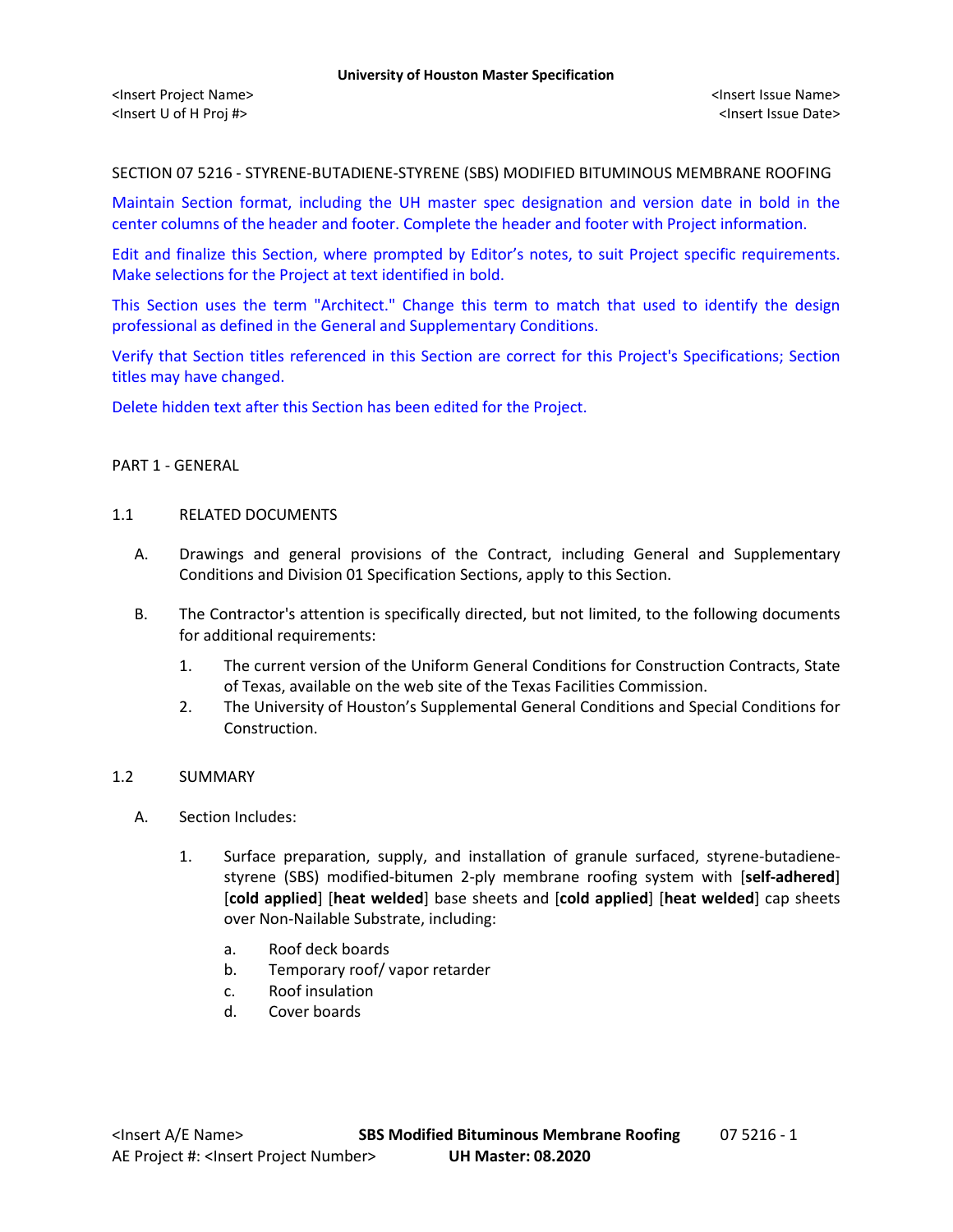## 1.3 DEFINITIONS

- A. Roofing Terminology: Definitions in ASTM D1079 and glossary of NRCA's "The NRCA Roofing Manual: Membrane Roof Systems" apply to Work of this Section.
- B. Roofing Systems Manufacturer: Any of the manufacturers whose systems are specified under "Acceptable Roofing System Manufacturers", and herein called "manufacturer."

## 1.4 REFERENCE STANDARDS

- A. American National Standards Institute (ANSI)/Single Ply Roofing Industry (SPRI):
	- 1. ANSI/SPRI FX-1: Standard Field Test Procedure for Determining the Withdrawal Resistance of Roofing Fasteners.
- B. American Society of Civil Engineers (ASCE)/Structural Engineering Institute (SEI):
	- 1. ASCE/SEI 7: Minimum Design Loads for Buildings and Other Structures.
- C. ASTM International:
	- 1. C36/C36M: Standard Specification for Gypsum Wallboard (withdrawn).
	- 2. C67: Standard Test Methods for Sampling and Testing Brick and Structural Clay Tile.
	- 3. C140: Standard Test Methods for Sampling and Testing Concrete Masonry Units and Related Units.
	- 4. C208: Standard Specification for Cellulosic Fiber Insulating Board.
	- 5. C578: Standard Specification for Rigid, Cellular Polystyrene Thermal Insulation.
	- 6. C726: Standard Specification for Mineral Wood Roof Insulation Board.
	- 7. C728: Standard Specification for Perlite Thermal Insulation Board.
	- 8. C1177/C1177M: Standard Specification for Glass Mat Gypsum Substrate for Use as Sheathing.
	- 9. C1289: Standard Specification for Faced Rigid Cellular Polyisocyanurate Thermal Insulation Board.
	- 10. D41/D41M: Standard Specification for Asphalt Primer Used in Roofing, Dampproofing, and Waterproofing.
	- 11. D312: Standard Specification for Asphalt Used in Roofing.
	- 12. D1668: Standard Specification for Glass Fabrics (Woven and Treated) for Roofing and Waterproofing.
	- 13. D2178: Standard Specification for Asphalt Glass Felt Used in Roofing and Waterproofing.
	- 14. D3617: Standard Practice for Sampling and Analysis of Built-up Roof Systems during Application.
	- 15. D4263: Standard Test Method for Indicating Moisture in Concrete by the Plastic Sheet Method.
	- 16. D4586: Standard Specification for Asphalt Roof Cement, Asbestos-Free.
	- 17. D4601: Standard Specification for Asphalt-Coated Glass Fiber Base Sheet Used in Roofing.
	- 18. D4897/D4897M: Standard Specification for Asphalt-Coated Glass-Fiber Venting Base Sheet Used in Roofing.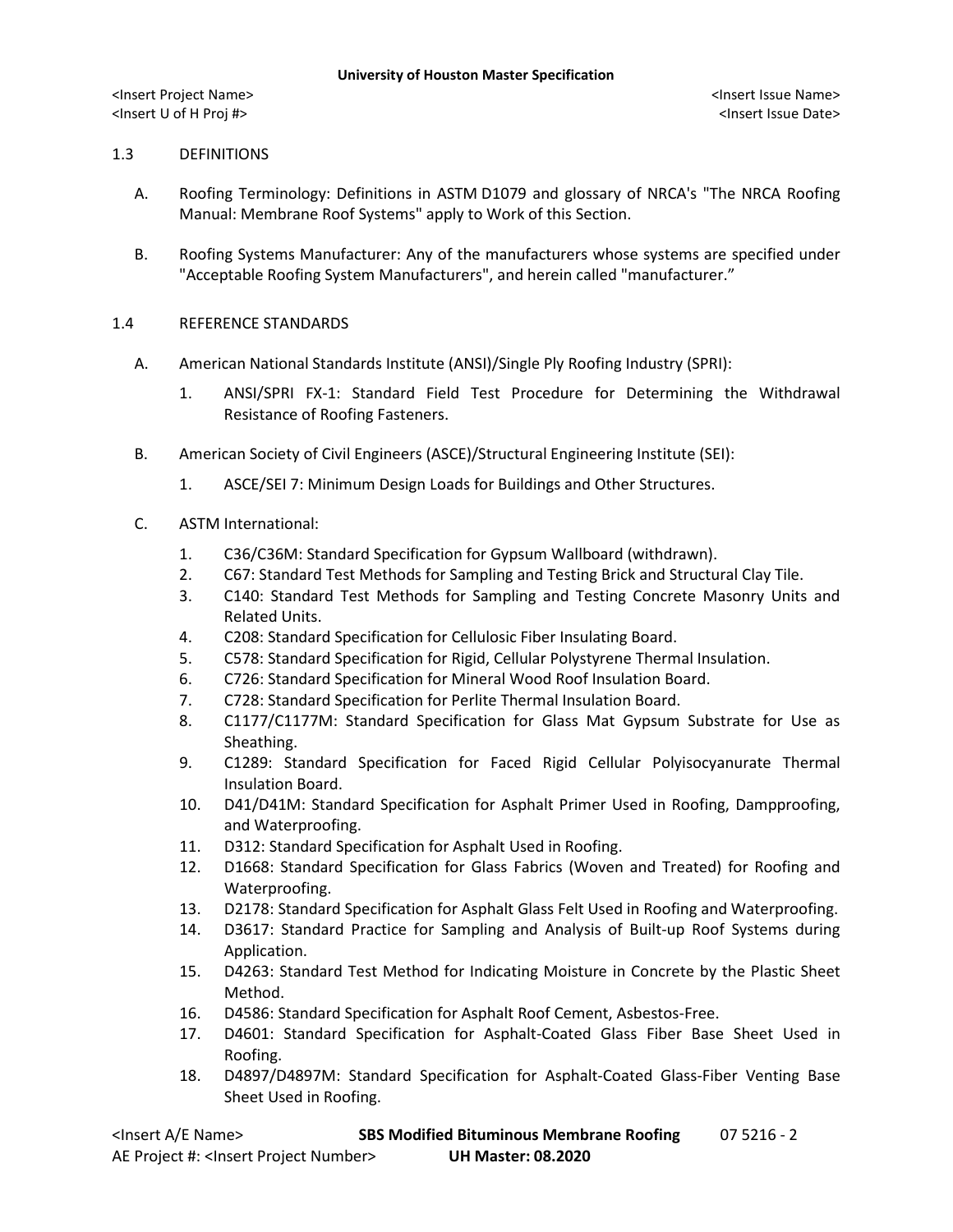- 19. E108: Standard Test Methods for Fire Tests of Roof Coverings.
- D. FM Global:
	- 1. Class Number 4450: Approval Standard for Class 1 Insulated Steel Deck Roofs.
	- 2. Class Number 4470: Approval Standard for Single-Ply, Polymer-Modified Bitumen Sheet, Built-Up Roof (BUR) and Liquid Applied Roof Assemblies for use in Class 1 and Noncombustible Roof Deck Construction.
	- 3. [Approval Guide](http://www.fmglobal.com/page.aspx?id=50040000) (online resource).
- E. National Roofing Contractors Association (NRCA)/ Asphalt Roofing Manufacturers Association (ARMA):
	- 1. Quality Control Guidelines for Application of Polymer Modified Bitumen Roofing (Quality Control Guidelines).

# 1.5 PERFORMANCE REQUIREMENTS

- A. General Performance: Installed membrane roofing and base flashings shall withstand specified uplift pressures, thermally induced movement, and exposure to weather without failure due to defective manufacture, fabrication, installation, or other defects in construction. Membrane roofing and base flashings shall remain watertight.
- B. Material Compatibility: Provide roofing materials that are compatible with one another under conditions of service and application required, as demonstrated by membrane roofing manufacturer based on testing and field experience.
- C. FM Approvals Listing: Provide roofing membrane, base flashings, and component materials that comply with requirements in FM Approvals 4450 and FM Approvals 4470 as part of a membrane roofing system. Roofing system must meet the design intent and wind uplift capabilities associated with the uplift rating requirements listed in this specification and that are listed in FM Approvals' "RoofNav" for Class 1 or noncombustible construction, as applicable. Identify materials with FM Approvals markings.
	- 1. Fire/Windstorm Classification: ASTM E108, Class 1A-**[60] [75] [90] [105] [120]** for application and roof slopes indicated, based on testing by Underwriters Laboratory.
	- 2. Hail Resistance Rating: SH.
	- 3. Roofing-system Design: Provide roofing system that is identical to systems that have been successfully tested by qualified testing agency to resist uplift pressure calculated according to SEI/ASCE 7.
		- a. Field-of-Roof Uplift Pressure: **<Insert number>** pounds per square foot.
		- b. Perimeter Uplift Pressure: **<Insert number>** pounds per square foot.
		- c. Corner Uplift Pressure: **<Insert number>** pounds per square foot.
- D. Energy Performance: Provide a minimum Solar Reflectance Index of 64 when determined in accordance with the Solar Reflectance Index method in ASTM E1980 using a convection coefficient of 2.1 Btu/h·ft2 ·°F, based on three-year-aged solar reflectance and three-year-aged thermal emittance tested in accordance with CRRC-1 Standard. Provide roofing membrane to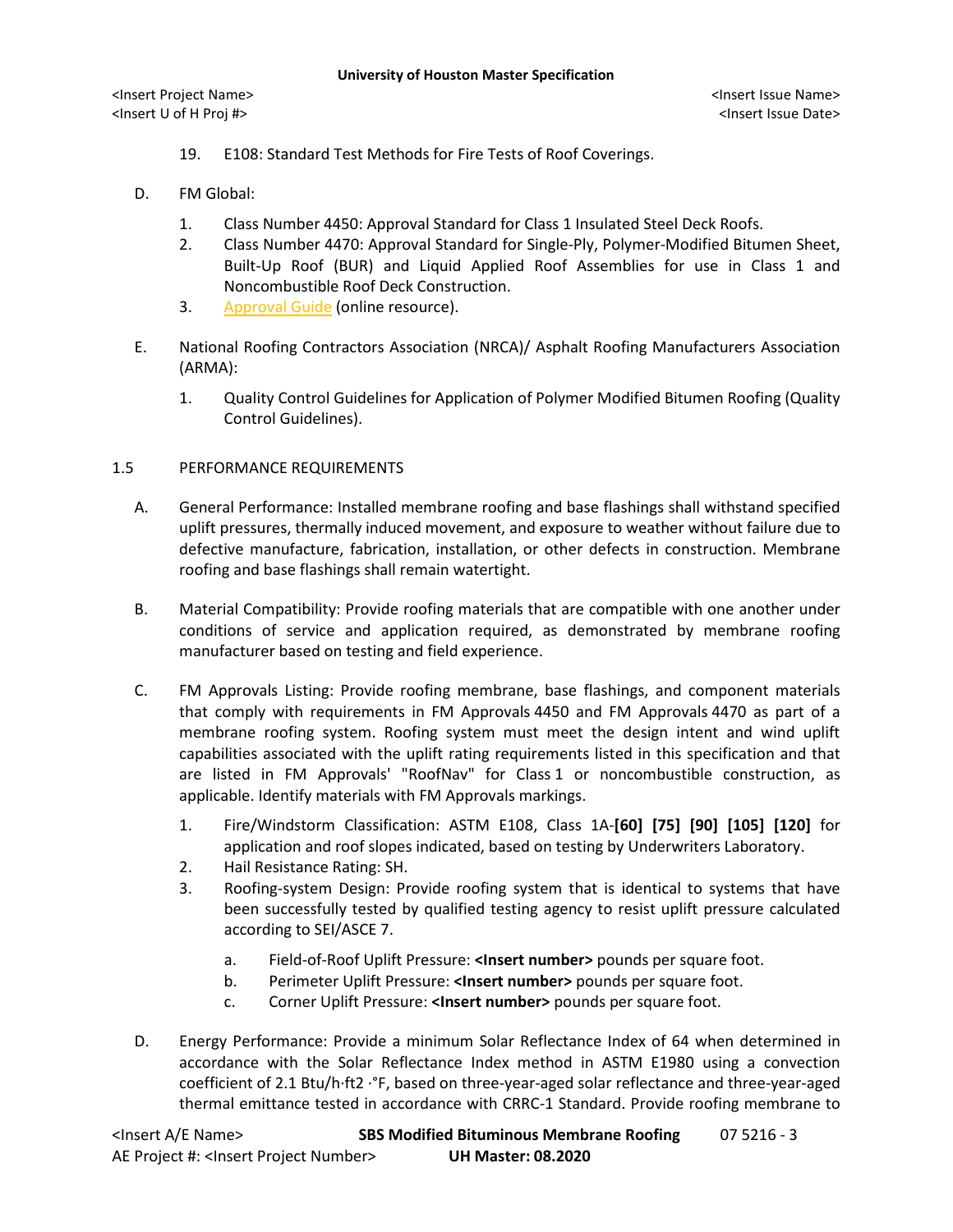meet applicable local Building Department requirements and minimum three-year aged solar reflectance not less than 0.55 and three-year-aged thermal emittance not less than 0.75 when tested in accordance with CRRC-1 Standard.

- E. Insulation R-Value: Minimum R-25 Long Term Thermal Resistance (LTTR) as determined in accordance with CAN/ULC-S770.
- F. Roof Assembly must meet the current version of ASHRAE 90.1.
- G. Roof assembly shall be designed in accordance with the 2015 Houston Commercial Energy Conservation Code with local Amendments, including the City of Houston Roof Repair and Cool Roof Guidelines.

## 1.6 ADMINISTRATIVE REQUIREMENTS

- A. Coordinate Work to ensure that new insulation and roofing materials and building interior are kept continuously dry; that continuous, watertight, new roofing system is provided; and that adjacent areas are not adversely affected. Coordinate:
	- 1. With Owner's Representative.
	- 2. With other trades:
		- a. To ensure that work done by other trades is complete and ready for roofing Work.
		- b. To avoid or minimize work on, or in immediate vicinity of, roofing Work in progress and completed new roofing.
		- c. To ensure that subsequent work will not adversely affect completed roofing.
- B. Pre-installation Roofing Conference: Conduct conference at Project site. Contractor's site foreman, roofing-system manufacturer's technical representative, Roofing Installer, Owner's Representative, Architect/Engineer shall attend.
	- 1. Site use, access, staging, and set-up location limitations.
	- 2. Review methods and procedures related to roofing installation, including manufacturer's written instructions. Including, but not limited to, the following: forecast weather conditions, storage and protection of materials prior to installation, surface preparation and pretreatment, environmental conditions.
	- 3. Review and finalize construction schedule and verify availability of materials, Installer's personnel, equipment, and facilities needed to make progress and avoid delays.
	- 4. Examine deck substrate conditions and finishes for compliance with requirements, including flatness and fastening.
	- 5. Review structural loading limitations of roof deck during and after roofing.
	- 6. Review base flashings, special roofing details, roof drainage, roof penetrations, equipment curbs, and condition of other construction that will affect roofing system.
	- 7. Review governing regulations and requirements for insurance and certificates if applicable.
	- 8. Review temporary protection requirements for roofing system and surrounding work during and after installation.

| <lnsert a="" e="" name=""></lnsert>                  | <b>SBS Modified Bituminous Membrane Roofing</b> | 07 5216 - 4 |
|------------------------------------------------------|-------------------------------------------------|-------------|
| AE Project #: <lnsert number="" project=""></lnsert> | <b>UH Master: 08.2020</b>                       |             |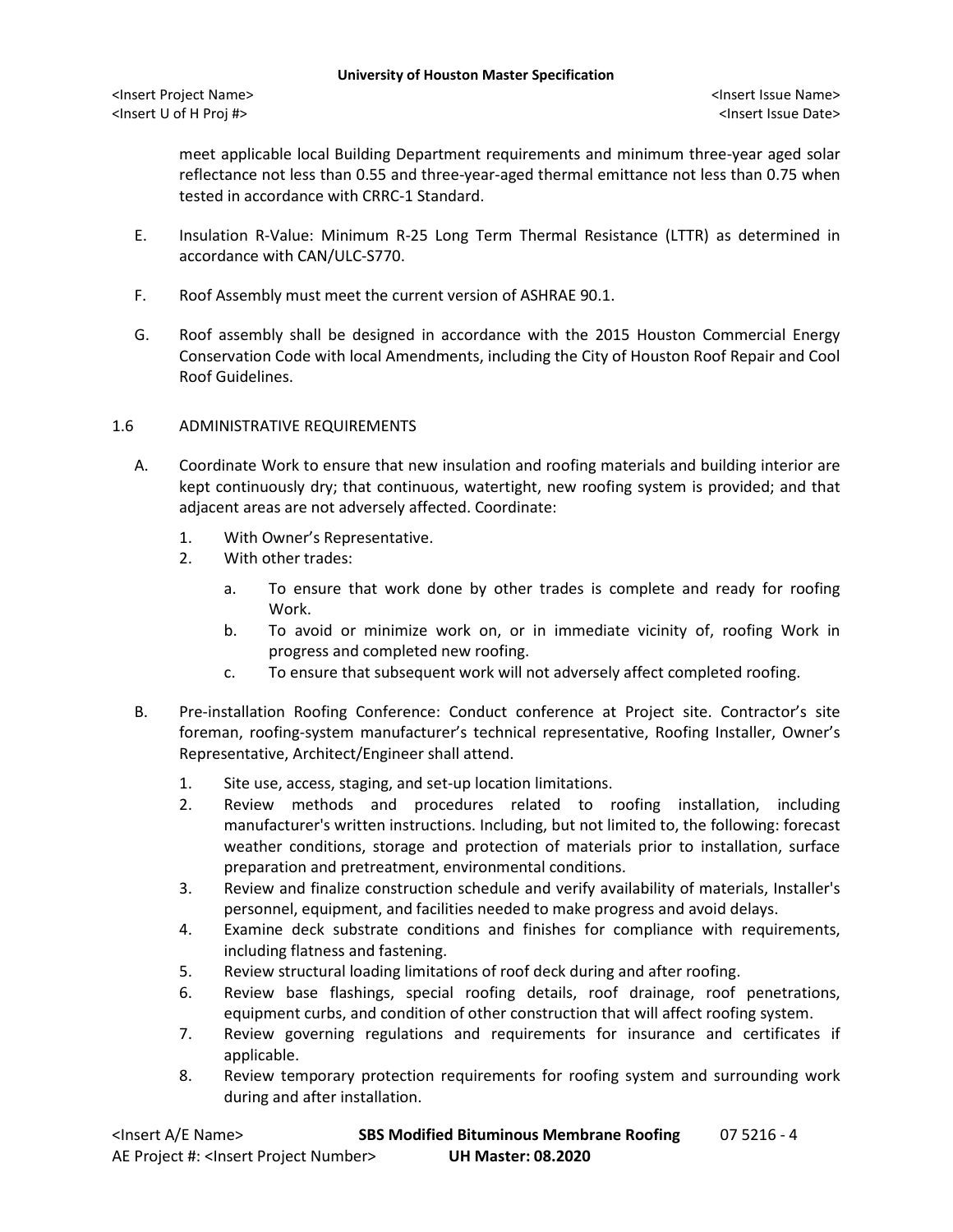#### **University of Houston Master Specification**

<Insert Project Name> <Insert Issue Name> <Insert U of H Proj #> <Insert Issue Date>

- 9. Review roof observation and repair procedures after roofing installation.
- 10. Reporting procedures.
- 11. Related project details and interfaces with adjacent work.
- 12. Testing and inspection requirements.
- 13. Notification procedures for inspections.
- 14. Documentation of modifications and repairs for project record.
- 15. Documentation required for manufacturer's warranty.
- 16. Governing regulations and requirements for insurance and certificates if applicable.
- 17. Quality control and quality assurance plans.
- C. Contractor's Site superintendent, roofing-system manufacturer's technical representative, roofing Installer's foreman, Owner's Representative, Architect/Engineer, and testing agency representative shall attend

# 1.7 ACTION SUBMITTALS

- A. Product Data: Roofing-system manufacturer's literature, including written instructions for evaluating, preparing, and treating substrate; technical data including tested physical and performance properties; and application instructions
	- 1. For membrane and base flashing materials, and roofing cement, asphalt, primer, mastic sealant, and fasteners.
	- 2. Include temperature ranges for storage and application of materials, and special cold weather application requirements or limitations.
	- 3. Include Safety Data Sheets (SDS) for information only; safety restrictions are sole responsibility of Contractor.

Retain paragraph and associated subparagraphs below if Project is to be LEED v4 certified.

- B. LEED Action Submittals (Projects authorized for LEED certification only):
	- 1. Building Product Disclosure and Optimization Sourcing of Raw Materials:
		- a. Leadership Extraction Practices
			- 1) Extended Producer Responsibility (EPR): Submit documentation indicating that manufacturers have a take back or recycling program for the product purchased.
			- 2) Recycled Content: For products having recycled content, indicate percentages by weight of post-consumer and pre-consumer recycled content.
				- a) Include statement indicating costs for each product having recycled content.
		- b. Sourcing of Raw Materials: For products that are required to comply with requirements for regional materials, indicating location of material manufacturer and point of extraction, harvest, or recovery for each raw material.
			- 1) Include statement indicating distance to Project, cost for each regional material and the fraction by weight that is considered regional.

| <lnsert a="" e="" name=""></lnsert>                  | <b>SBS Modified Bituminous Membrane Roofing</b> | 07 5216 - 5 |
|------------------------------------------------------|-------------------------------------------------|-------------|
| AE Project #: <lnsert number="" project=""></lnsert> | <b>UH Master: 08.2020</b>                       |             |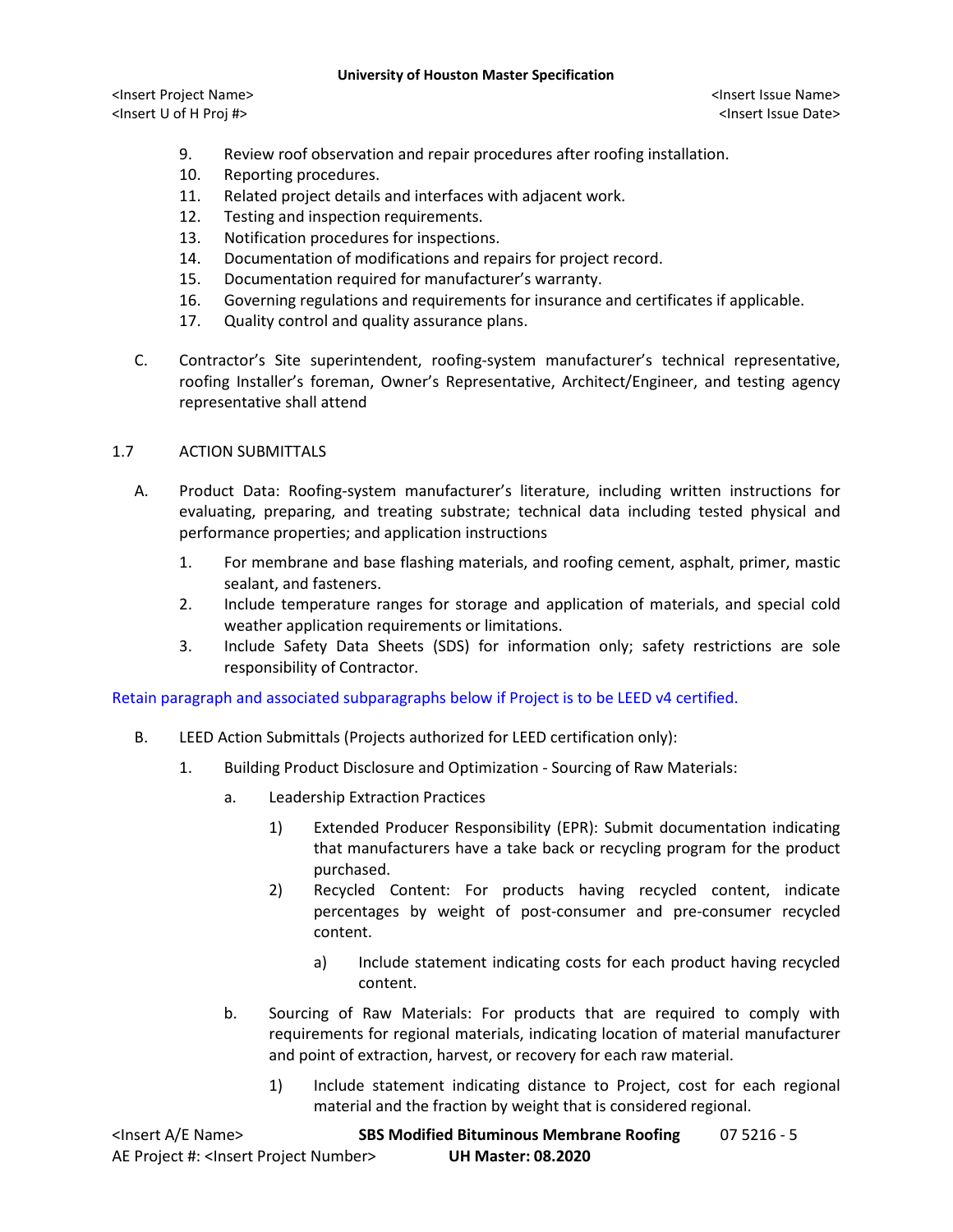- 2) Product Certificates: For materials manufactured within 100 miles of Project, indicating location of material manufacturer and point of extraction, harvest, or recovery for each raw material. Include distance to Project and cost for each raw material.
- 2. Laboratory Test Reports: For installation adhesives indicating compliance with requirements for low-emitting materials.
- C. Shop Drawings: For roofing system. Include plans, elevations, sections, details, and attachments to other work. Include manufacturer's reviewed and approved details that are project specific. Manufacturer's generic details or replication of Architectural drawings will not be accepted.
	- 1. Base flashings and membrane terminations. Draw to scale.
	- 2. Tapered insulation layout including, crickets, saddles, and tapered edge strips, including amount, direction of slopes, and dimensions.
	- 3. Dimensions and locations of all field, perimeter, and corners roof areas.
	- 4. Insulation fastening patterns for field, perimeter, and corners roof areas.
	- 5. Membrane fastening (back-nailing) pattern for roof slopes in excess of 1/2 inch per foot.
	- 6. Walkway pad plan and details.
	- 7. Proposed temporary, watertight, tie-off details for each substrate type.
	- 8. Interfacing details with sheet metal components, including but not limited to:
		- a. Counterflashing.
		- b. Stack flashing assemblies.
		- c. Edge and fascia sections.
		- d. Interface with coping cap assemblies.
	- 9. Interfacing details with roofing accessories including but not limited to:
		- a. Equipment curbs.
		- b. Roof hatches.
		- c. Expansion joints assemblies.
		- d. Penetrations.
		- e. Crickets, saddles, and tapered edge strips, including slopes.
- D. Samples for Verification for the Following Products:
	- 1. Sheet roofing materials, including base sheet and membrane cap sheet, of color specified.
	- 2. Flashing base sheet and cap sheet.
	- 3. Roof insulation.
	- 4. Insulation cover board.
	- 5. Walkway pads or rolls.
	- 6. Six insulation fasteners of each type, length, and finish.
- E. Installer Certificate and Qualifications:
	- 1. Signed by roofing-system manufacturer, certifying that Roofing Installer complies with manufacturer's requirements to install specified, warranted, roofing system.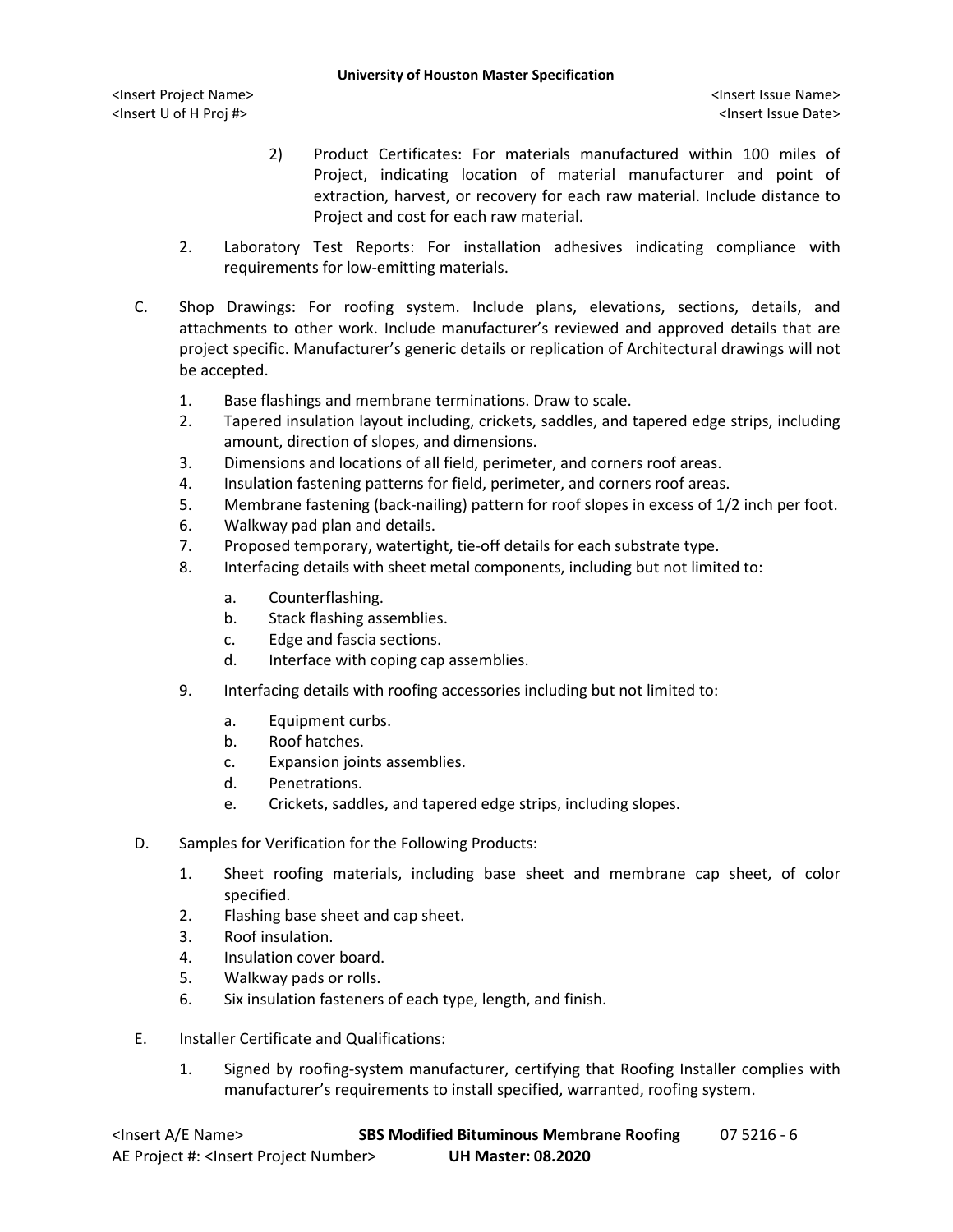- 2. Submit evidence that Installer's existing company has minimum of five years continuous experience in application of specified materials. Submit list of at least five representative, successfully-completed projects of similar scope and size, including:
	- a. Project name.
	- b. Owner's name.
	- c. Owner's Representative name, address, and telephone number.
	- d. Description of work.
	- e. SBS-modified-bitumen materials used.
	- f. Project supervisor.
	- g. Total cost of roofing work and total cost of project.
	- h. Completion date.
- F. Manufacturer Certificate: Signed by roofing-system manufacturer, certifying that roofing system complies with specified requirements.
	- 1. Roof assembly letter.
	- 2. Written approval by membrane manufacturer for use and performance of membrane over specified board insulation, including that materials supplied for project comply with requirements of cited ASTM standards. Approval should also indicate materials are suitable for ASTM E108, Class 1A roof and meet specified wind uplift classification.
	- 3. Evidence of roofing system meeting performance requirements including applicable FMG assembly number.
	- 4. Include all methods of attachment and attachment spacing for insulation and membrane system.
	- 5. Certification that materials are free of asbestos.

# 1.8 INFORMATIONAL SUBMITTALS

Retain paragraph and associated subparagraphs below if Project is to be LEED v4 certified.

- A. LEED Informational Submittals:
	- 1. Building Product Disclosure and Optimization Sourcing of Raw Materials:
		- a. Raw Material Sources and Extraction Reporting: Submit Raw materials supplier corporate Sustainability Reports (CSRs); documenting responsible extraction; including extraction locations, long term ecologically responsible land use, commitment to reducing environmental harms from extraction and manufacturing processes, and a commitment to meeting applicable standards or programs that address responsible sourcing criteria.
			- 1) Submit manufacturers' self-declared reports.
			- 2) Submit third party verified corporate sustainability reports (CSR) using one of the following frameworks:
				- a) Global Reporting Initiative (GRI) Sustainability Report.
				- b) Organization for Economic Co-operation and Development (OECD).
				- c) Guidelines for Multinational Enterprises.
				- d) UN Global Compact.

| <lnsert a="" e="" name=""></lnsert>                  | <b>SBS Modified Bituminous Membrane Roofing</b> | 07 5216 - 7 |
|------------------------------------------------------|-------------------------------------------------|-------------|
| AE Project #: <lnsert number="" project=""></lnsert> | <b>UH Master: 08.2020</b>                       |             |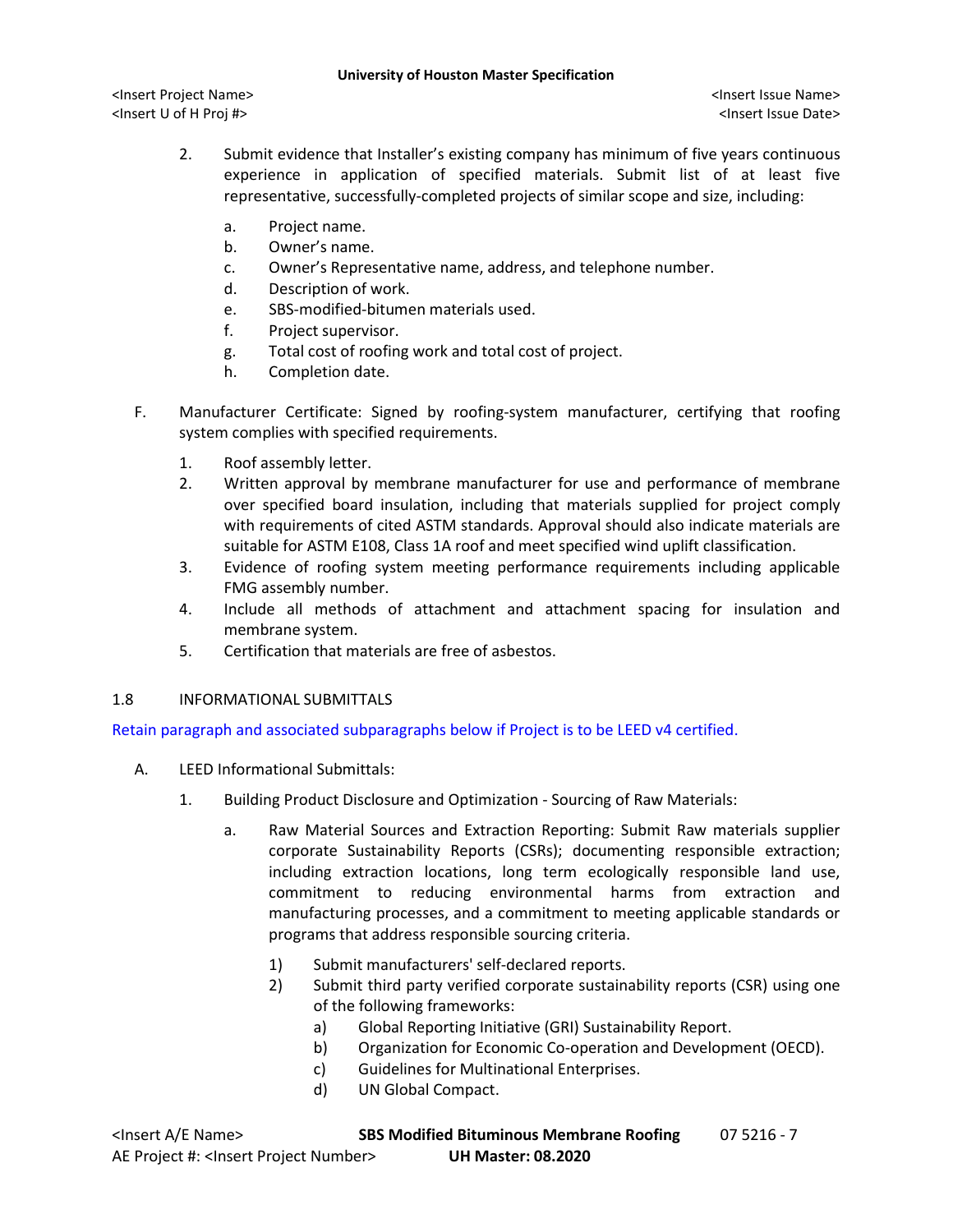#### **University of Houston Master Specification**

- e) ISO 26000.
- f) USGBC approved program.
- 2. Building Product Disclosure and Optimization Material Ingredients
	- a. Material Ingredient Optimization: Submit manufacturer's Environmental Product Declaration (EPD) OR at least one of the following:
		- 1) GreenScreen V1.2 Benchmark: Third party report prepared by a licensed GreenScreen List Translator, or a full GreenScreen Assessment.
		- 2) Cradle to Cradle: Manufacturer's published literature for the product bearing the Cradle to Cradle logo.
		- 3) International Alternative Compliance Path REACH Optimization.
		- 4) Declare: Manufacturer's completed Product Declaration Form.
		- 5) Other programs approved by USGBC.
	- b. Product Manufacturer Supply Chain Optimization: Submit documentation from manufacturers for products that go beyond material ingredient optimization as follows:
		- 1) Are sourced from product manufacturers who engage in validated and robust safety, health, hazard, and risk programs which at a minimum document at least 99 percent (by weight) of the ingredients used to make the building product or building material, and
		- 2) Are sourced from product manufacturers with independent third party verification of their supply chain that at a minimum verifies:
			- a) Processes are in place to communicate and transparently prioritize chemical ingredients along the supply chain according to available hazard, exposure and use information to identify those that require more detailed evaluation.
			- b) Processes are in place to identify, document, and communicate information on health, safety and environmental characteristics of chemical ingredients.
			- c) Processes are in place to implement measures to manage the health, safety and environmental hazard and risk of chemical ingredients.
			- d) Processes are in place to optimize health, safety and environmental impacts when designing and improving chemical ingredients.
			- e) Processes are in place to communicate, receive and evaluate chemical ingredient safety and stewardship information along the supply chain.
			- f) Safety and stewardship information about the chemical ingredients is publicly available from all points along the supply chain
- B. Sample Warranty: Copy of roofing-system manufacturer's warranty, stating obligations, remedies, limitations, and exclusions. Submitted with bid.
- C. Maintenance Data: For roofing system to include in maintenance manuals.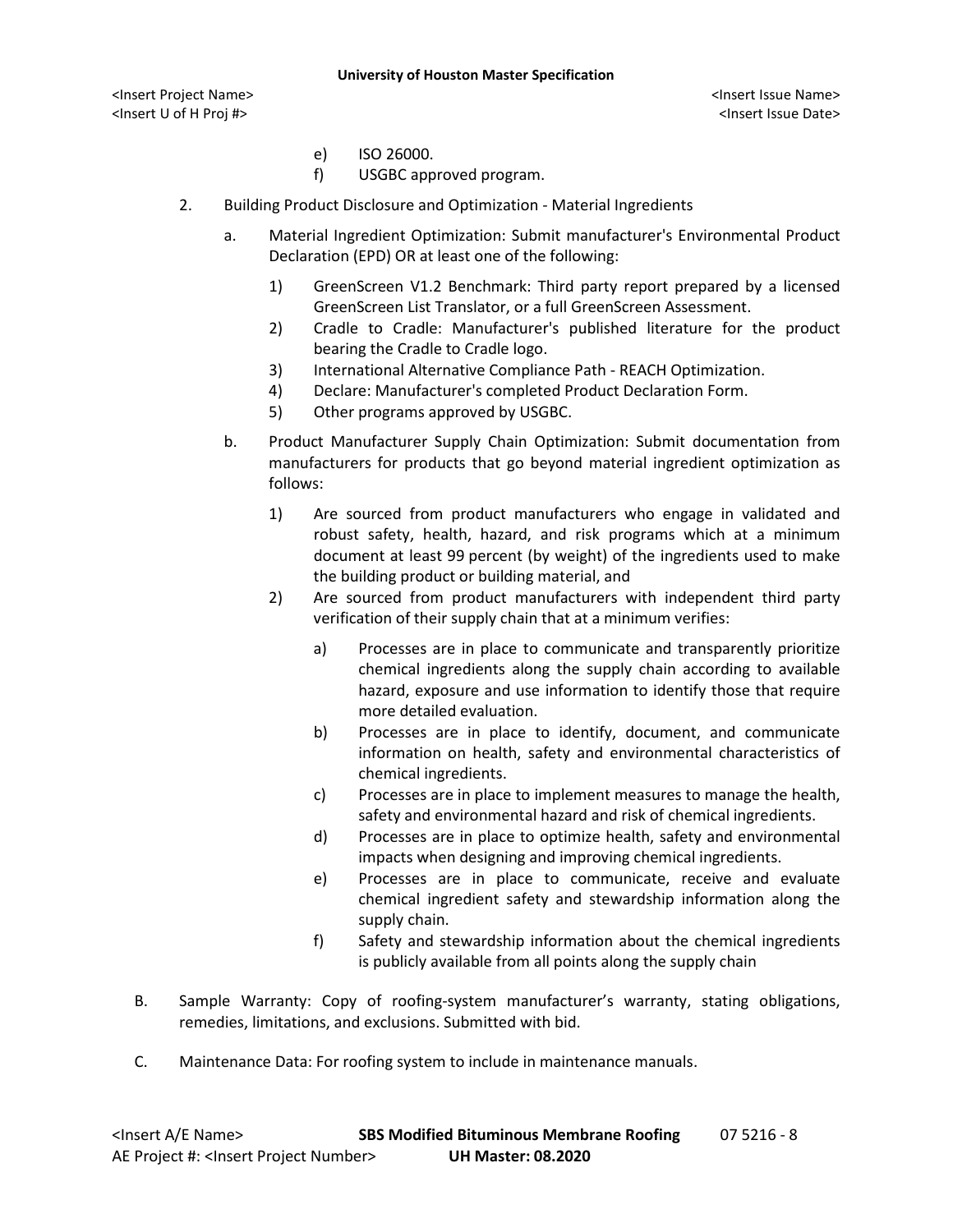<Insert Project Name> <Insert Issue Name> <Insert U of H Proj #> <Insert Issue Date>

- D. Prior to installation of the roof system, provide a written report with fastener withdrawal values (pull out tests) per ANSI SPRI FX-1 on all projects to verify the suitability of decking to accept a mechanically fastened insulation and/or membrane roofing system.
- E. Following completion of the Work:
	- 1. Roofing-system manufacturer's inspection report of completed roofing installation.
	- 2. Completed warranty from roofing-system manufacturer.
	- 3. Completed warranty from Installer.
	- 4. Maintenance program recommended for roofing system.

# 1.9 QUALITY ASSURANCE

- A. Manufacturer Qualifications: A qualified manufacturer that is FM Approvals approved for membrane roofing system identical to that used for this Project with a minimum of ten years of documented experience.
- B. Installer Qualifications: Experienced firm that has successfully completed roofing work similar in material, design, and extent to that indicated for Project; that is approved, authorized, or licensed by roofing-system manufacturer to install roofing-system products; and that is eligible to receive roofing-system warranty. Must have successful installations of specified materials in local area in use for minimum of five years.
	- 1. Employ foreman with minimum five years of experience as foreman on similar projects, who is fluent in English, to be on Site at all times during Work. Do not change foremen during the course of the Project except for reasons beyond the control of the Installer; inform Architect/Engineer in advance of any changes.
- C. Source Limitations: Obtain components including [**roof insulation**] [**fasteners**] <**Insert products**> for membrane roofing system [**from same manufacturer as membrane roofing**] [**or**] [**approved by membrane roofing manufacturer**]**.**
- D. Exterior Fire-Test Exposure: ASTM E 108, Class A; for application and roof slopes indicated, as determined by testing identical membrane roofing materials by a qualified testing agency. Materials shall be identified with appropriate markings of applicable testing agency.
- E. Fire-Resistance Ratings: Where indicated, provide fire-resistance-rated roof assemblies identical to those of assemblies tested for fire resistance per ASTM E119 by a qualified testing agency. Identify products with appropriate markings of applicable testing agency.
- F. Testing: At Owners cost, Owner reserves the right to perform wind uplift testing of installed roof system per FM 1-52. Locations and quantities to be determined by Architect/Engineer. Independent testing agency with experience and capability to conduct testing indicated, as documented according to ASTM E548.
- G. Pre-Installation Testing: Provide fastener withdrawal testing at metal deck and lightweight insulating concrete deck areas per the latest version of ANSI/SPRI FX-1 testing procedures to verify fastener withdrawal resistance and identify fastener quantity and spacing.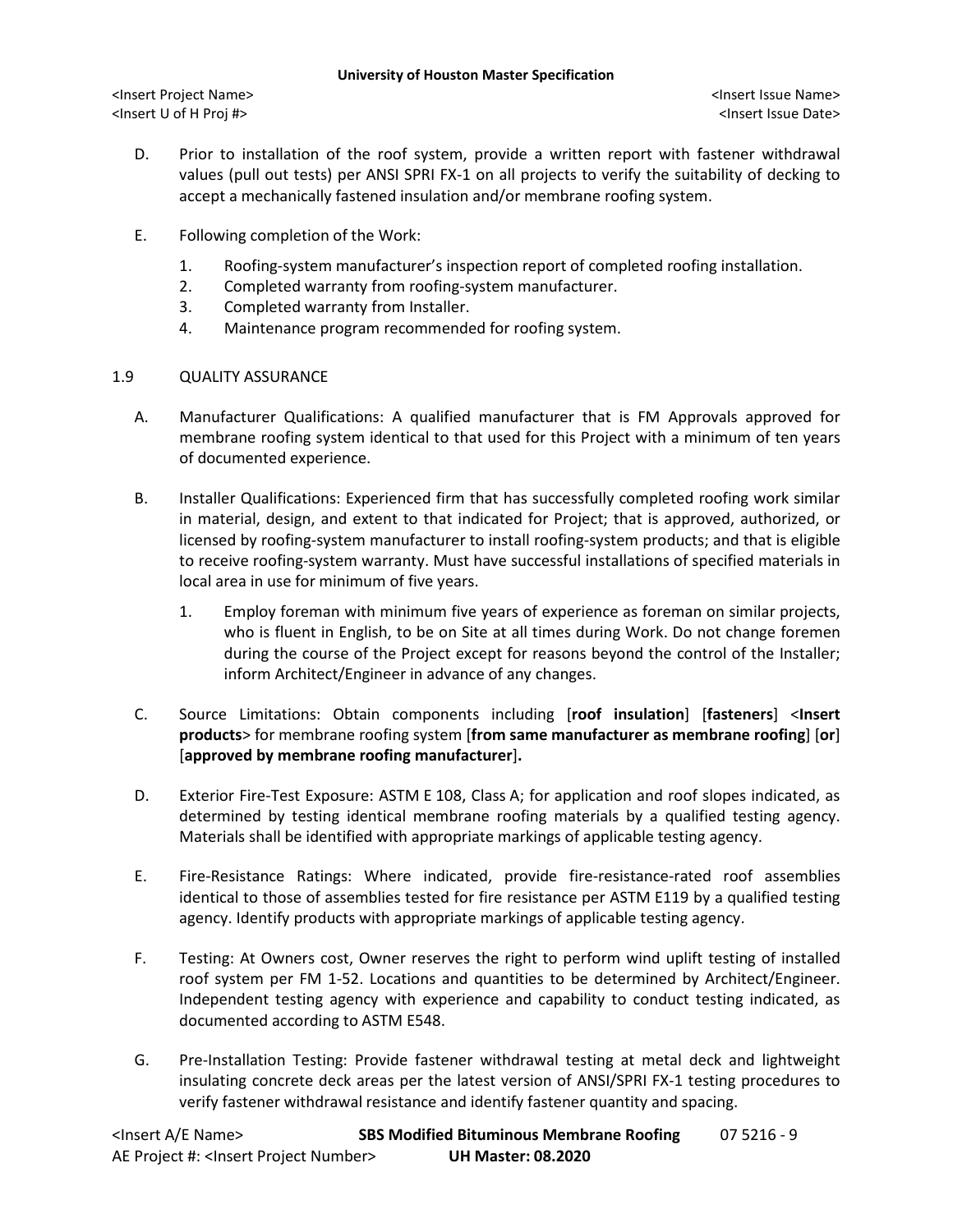<Insert Project Name> <Insert Issue Name> <Insert U of H Proj #> <Insert Issue Date>

# H. Environmental Considerations:

- 1. The Contractor shall ensure through training and proper supervision that the fume protection device is used correctly and maintained in good working order throughout the job. Doors, vents, and exhausts shall be kept closed to prevent smoke and fume escape. Operators failing to use the devices properly shall be dismissed from the job and replaced by a worker satisfactory to the Engineer.
- 2. Air Intake: The Contractor shall coordinate with the Roof Engineer and Owner to create a schedule for all rooftop air handler intake protection during the project.
- 3. Rooftop Air Intakes: The Owner will close or otherwise adjust rooftop air intakes for minimum attraction of roofing material fumes from rooftop work.
- 4. Vent Covers: Contractor shall furnish plastic, charcoal, or other suitable covers for air intake vents and shall install and remove such covers where requested to do so by the Owner.
- I. Open Flame or Torch Operator Certification:
	- 1. All personnel or operators of open flame torches must be certified by the local municipality fire department through an approved training course or the Midwest Roofing Contractors Association CERTA Program.
	- 2. The Contractor must submit the torch applicator certifications with the submittals for the Project. No workers may use open flame torches without approved certifications submitted in advance.

### 1.10 DELIVERY, STORAGE, AND HANDLING

- A. Deliver, store, and handle materials according to manufacturer's recommendations and in such a manner as to prevent damage to materials or structure. Limit stored materials on structures to safe loading capacity of structure at time materials are stored, and to avoid permanent deflection of deck.
- B. Deliver roofing materials to Project site in original containers with seals unbroken and labeled with manufacturer's name, product brand name and type, date of manufacture, approval or listing agency markings, and directions for storing and mixing with other components.
- C. Keep materials dry and do not allow materials to be exposed to moisture during transportation, storage, handling, or installation. Store materials in original, undamaged containers in clean, dry, protected location on raised platforms with weather-protective coverings, within temperature range required by manufacturer. Protect stored materials from direct sunlight. Use canvas tarps for protection of moisture-sensitive roofing materials. If plastic coverings are used, venting of each package is required. Roofing-system manufacturer's standard packaging and covering is not considered adequate weather protection. Reject and remove from Site new materials that exhibit evidence of moisture during application or that have been exposed to moisture. Store materials in original, undamaged containers in clean, dry, protected location on raised platforms with weather-protective coverings, within temperature range required by manufacturer.
- D. Material storage procedures will be constantly monitored and strictly enforced.

| <lnsert a="" e="" name=""></lnsert>                  | <b>SBS Modified Bituminous Membrane Roofing</b> | 07 5216 - 10 |
|------------------------------------------------------|-------------------------------------------------|--------------|
| AE Project #: <lnsert number="" project=""></lnsert> | <b>UH Master: 08.2020</b>                       |              |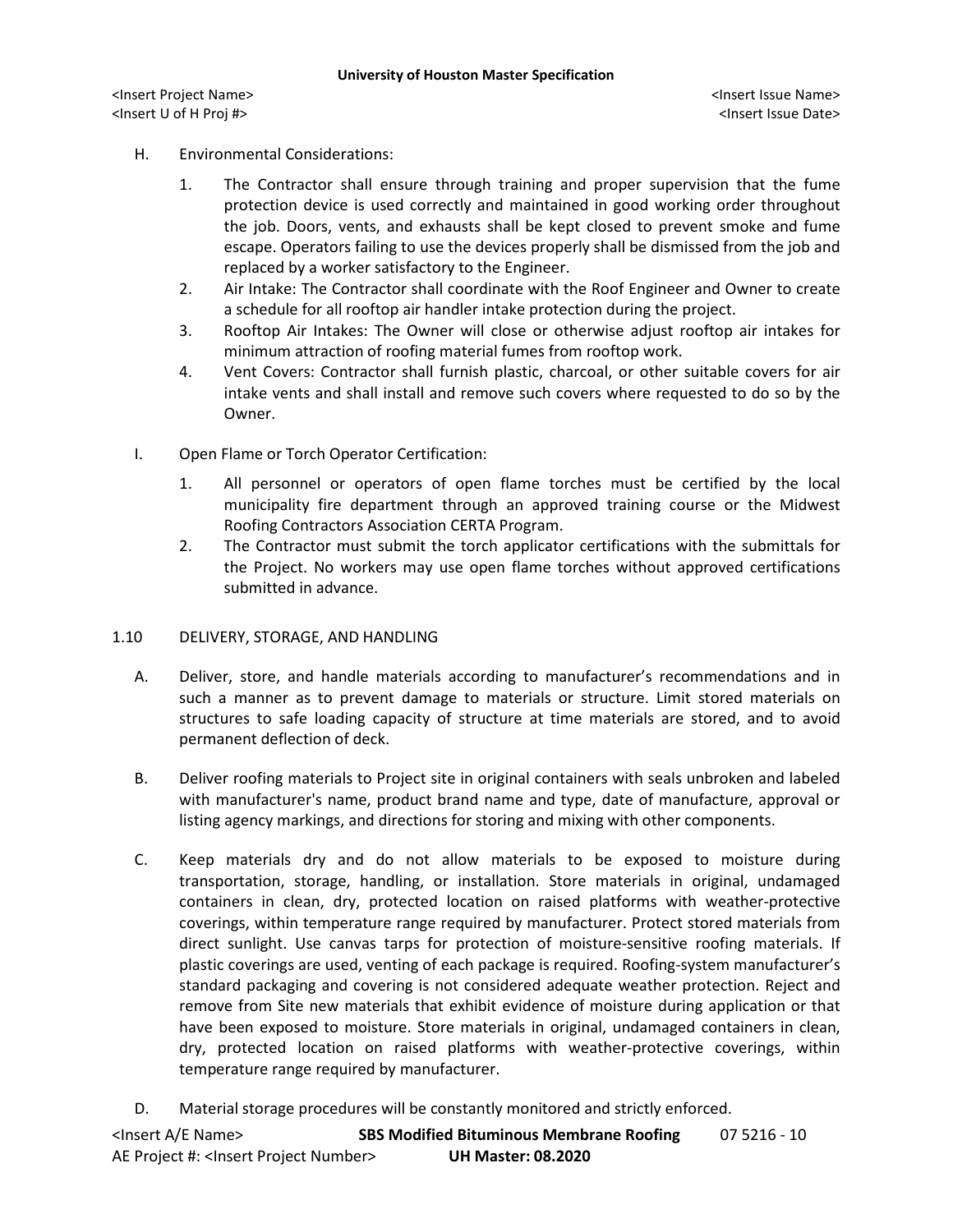- E. Select and operate material handling equipment in a safe manner, guarding against damage to existing construction or newly applied roofing and conforming to manufacturer's recommendations of handling and storage.
- F. Store liquid materials in their original undamaged containers in a clean, dry, protected location and within the temperature range required by roofing system manufacturer. Protect stored liquid material from direct sunlight.
	- 1. Discard and legally dispose of liquid material that cannot be applied within its stated shelf life.
- G. Protect roof insulation materials from physical damage and from deterioration by sunlight, moisture, soiling, and other sources. Store in a dry location. Comply with insulation manufacturer's written instructions for handling, storing, and protecting during installation. Manufacturer's packaging is not considered adequate protection from moisture.
- H. Handle and store materials and equipment on structures to safe loading of structure at time and to avoid permanent deflection of deck. Conspicuously mark wet or damaged materials and promptly remove from Site. Materials, having been determined by the Owner/Owner's representative to be damaged, shall be immediately removed from the construction site and replaced at no cost to the Owner.
- I. Store rolled materials on ends only, unless otherwise required by roofing-system manufacturer's written instructions. Discard rolls that have been flattened, creased, or otherwise damaged.
- J. Do not store materials at locations where new roofing materials have been installed.
- K. Remove and replace materials that cannot be applied within stated shelf life.
- L. Store flammable materials in a cool, dry area away from sparks and open flames. Follow all precautions as outlined in manufacturer's Safety Data Sheets.

### 1.11 PROJECT CONDITIONS

- A. Safety:
	- 1. Take all necessary precautions regarding worker health and safety when using solvents, adhesives and hot asphalt.
	- 2. Store flammable liquid and materials away from open sparks, flames and extreme heat.
	- 3. Take necessary precautions when using solvents and adhesives near fresh air intakes.
	- 4. Comply with all OSHA requirements for construction.
- B. Daily site cleanup shall be performed to minimize debris and hazardous congestion.
- C. Weather Limitations: Proceed with installation only when existing and forecasted weather conditions e.g. extreme temperature, high winds, high humidity and moisture, permit roofing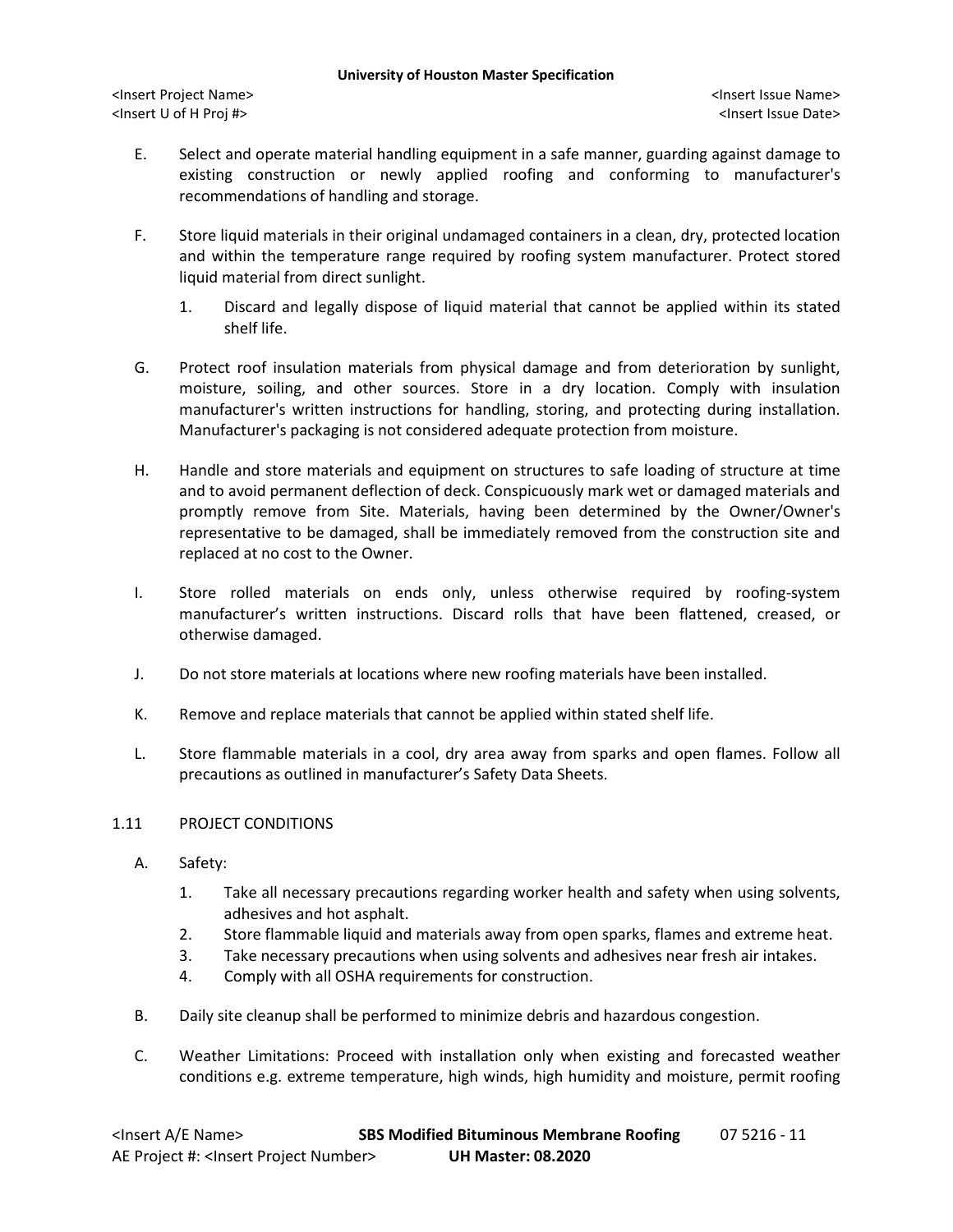system to be installed according to manufacturer's written instructions and warranty requirements.

- D. Environmental Limitations: Install roofing when existing and forecast weather conditions permit roofing system to be installed according to roofing-system manufacturer's written instructions and warranty requirements.
	- 1. Apply roofing when substrate temperature is falling, and when substrate and ambient temperatures are within range recommended by roofing-system manufacturer.
	- 2. Do not proceed with installation during inclement weather except for temporary work necessary to protect building interior and installed materials. Remove temporary work and Work that becomes moisture damaged.
- E. Verify existing dimensions and details prior to installation of materials. Notify Architect/Engineer of conditions found to be different than those indicated in Contract Documents. Architect/Engineer will review situation and inform Contractor and Installer of changes.
- F. Protect existing roofing from damage from construction activities. Repair damage to existing roofing from construction activities that result in leakage.
- G. Ensure that drains are operational at the end of each workday or if precipitation is forecast.
- H. Comply with Owner's limitations and restrictions for site use and accessibility.
- I. Install materials in strict accordance with safety requirements required by roofing manufacturer, Safety Data Sheets, and local, state, and federal rules and regulations.
- J. Protection:
	- 1. Schedule installation sequence to limit access and utilization of the newly installed membrane for material storage, construction staging, mechanical and/or excessive foot traffic.
	- 2. Protect roofing membrane, building surfaces, paving, and landscaping from traffic and roofing equipment. Provide temporary walkways constructed of plywood and set on protective material in traffic and construction areas.
	- 3. Restore or replace all work or materials damaged by the roofing operation.
	- 4. Remove protection materials upon completion of work.
	- 5. Adverse weather could have a detrimental effect on adhesives, general production efforts or the quality of the finished installation. Contact manufacturer for recommendations and acceptable tolerances.
- K. Daily seal: Ensure that moisture does not penetrate beneath any completed sections of the roof by sealing temporary roof terminations at the end of each work day and prior to the arrival of inclement weather. Inspect existing components for moisture intrusion along the temporary terminations at temporary cut-offs, tie-ins, and night seals after opening the seal on the next workday. Remove any wet, damp or moisture-damaged materials.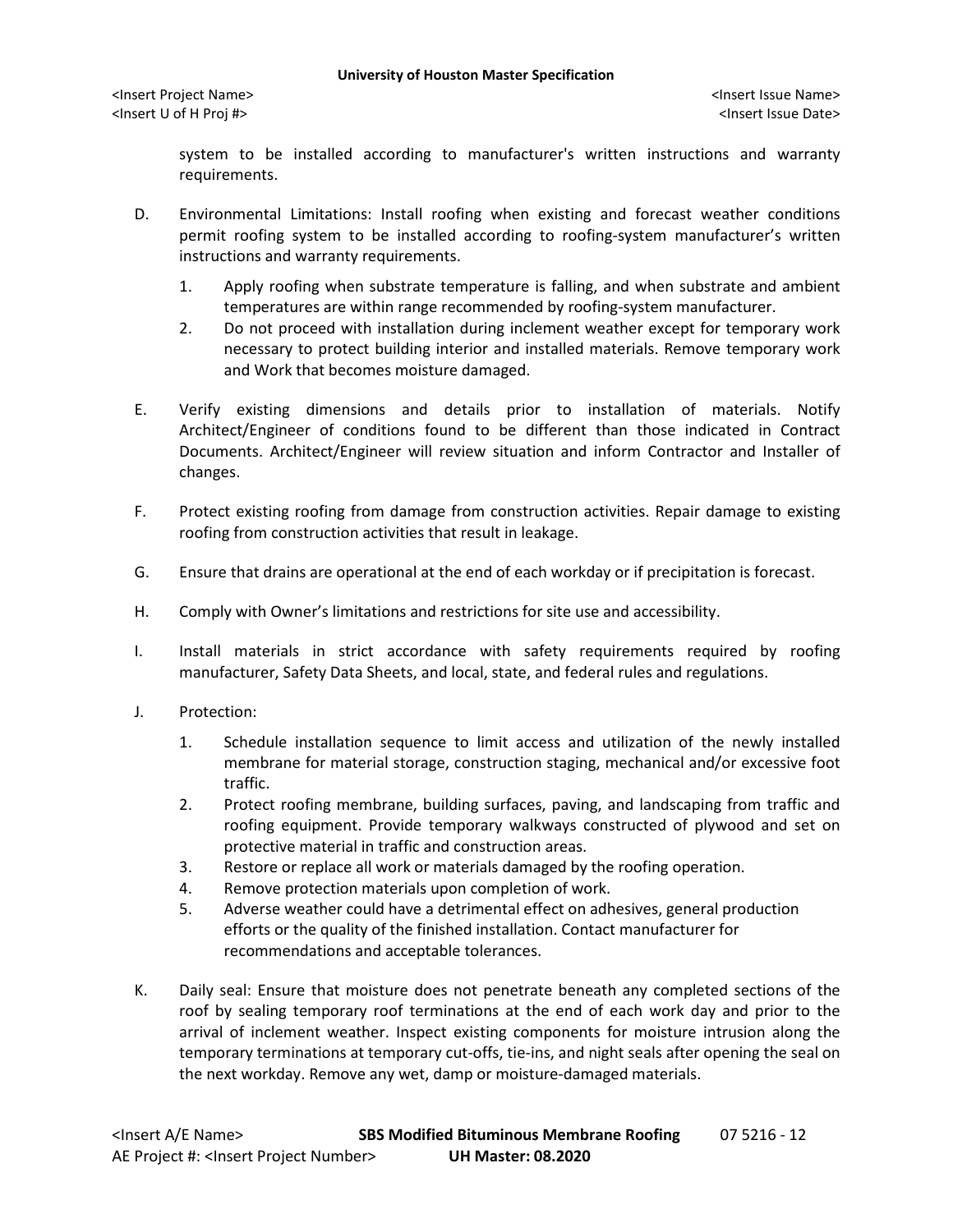- L. All construction debris shall be removed from the construction site and legally disposed of offsite.
- M. Handle and install materials in strict accordance with safety requirements required by roofingsystem manufacturer; Safety Data Sheets (SDS); and local, state, and federal rules and regulations. Maintain Safety Data Sheets (SDS) with materials in storage area and available for ready reference at Site. Handle and install materials in strict accordance with safety requirements required by roofing-system manufacturer; Safety Data Sheets (SDS); and local, state, and federal rules and regulations. Maintain Safety Data Sheets (SDS) with materials in storage area and available for ready reference at Site.
- N. Maintain adequate ventilation during preparation and application of roofing materials.

# 1.12 CHANGES IN THE WORK

- A. During rehabilitation work, existing conditions may be encountered which are not known or are at variance with the Contract Documents. Such conditions may interfere with the Work and may consist of damage or deterioration of the substrate or surrounding materials that could jeopardize the integrity or performance of the Work.
	- 1. Notify Architect of conditions that may interfere with the proper execution of the Work or jeopardize the performance of the Work prior to proceeding with the Work.

# 1.13 WARRANTY

- A. Special No-dollar-limit (NDL) Warranty: Manufacturer's standard or customized form, without monetary limitation, in which manufacturer agrees to repair or replace components of membrane roofing system that fail in materials or workmanship within specified warranty period.
	- 1. Special warranty includes membrane roofing, base flashings, fasteners, stacks, drains, wall flashings, metal flashings and other components of membrane roofing system. Warranty shall cover wind speeds up to 74 MPH.
	- 2. Warranty Period: 20 years from date of Substantial Completion.
- B. Special Installer's Warranty: Submit roofing Installer's warranty, on warranty form at end of this Section, signed by Installer, covering the Work of this Section, including all components of membrane roofing system such as membrane roofing, base flashing, roof insulation, fasteners, cover boards, substrate boards, vapor retarders, and walkway products, for the following warranty period:
	- 1. Warranty Period: 5 years from date of Substantial Completion.
- C. Maintenance: Along with the issuance of the warranty, a set of instructions shall be included detailing preventative maintenance and noting a list of harmful substances that may damage the roofing membrane.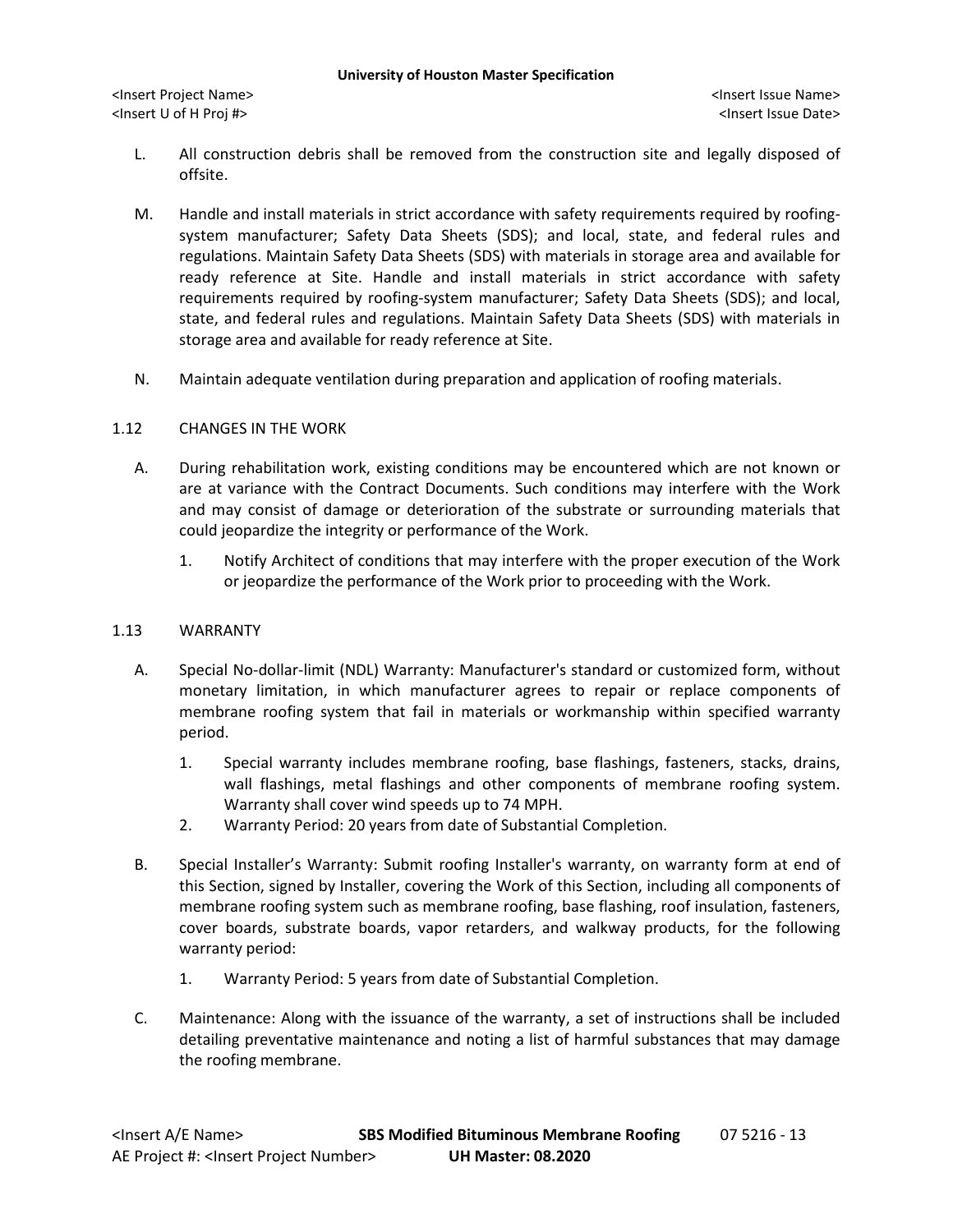<Insert Project Name> <Insert Issue Name> <Insert U of H Proj #> <Insert Issue Date>

1. Conspicuously mount laminated or otherwise protected roof assembly letter and warranty at roof hatch upon completion of the Project.

## 1.14 COORDINATION

- A. Prior to installation of materials, a pre-roofing conference shall be held with the roofing contractor and Owner/Owner's representative(s) to discuss the specified roofing system and coordinate its proper application and the expectations of all parties involved. The authorized roofing contractor and the Owner/Owner's representative shall notify all parties a minimum of fourteen days prior to the meeting.
- B. Plan and coordinate the installation of the roofing system with other trades in such a manner to avoid membrane damage, keeping the complete installation weather tight and in accordance with all approved details and warranty requirements.
	- 1. Install roof drains, perimeter walls, and plumbing/ mechanical equipment at proper elevations above deck prior to roofing in order to accommodate minimum insulation thickness and base flashing height requirements.
- C. Manufacturer shall be available to make recommendations necessary to ensure compliance with project specifications and specification alternatives due to unforeseen job conditions.

# PART 2 - PRODUCTS

# 2.1 GENERAL

- A. All products and components for the roofing system shall be supplied by the roofing system manufacturer.
	- 1. Roofing-system manufacturer shall have at least ten years documented experience and FM Global approval for roofing system identical to that specified for Project.
- B. Components other than those manufactured or supplied by the roofing system manufacturer shall be submitted for review, prior to ordering. Any product(s) not specifically authorized in writing for the project by the roofing system manufacturer, shall be considered unacceptable and their performance excluded from the warranty.
- C. Roofing membranes may be installed over or adhered directly to pre-approved insulation, cover board, decking or composites thereof. Contact manufacturer for additional information regarding compatible substrates.

### 2.2 SBS-MODIFIED ASPHALT-SHEET MATERIALS

A. SBS-Modified Bituminous Membrane Roofing: Manufacturers: Subject to compliance with requirements, provide products by one of the following with composite reinforcing. No substitutions.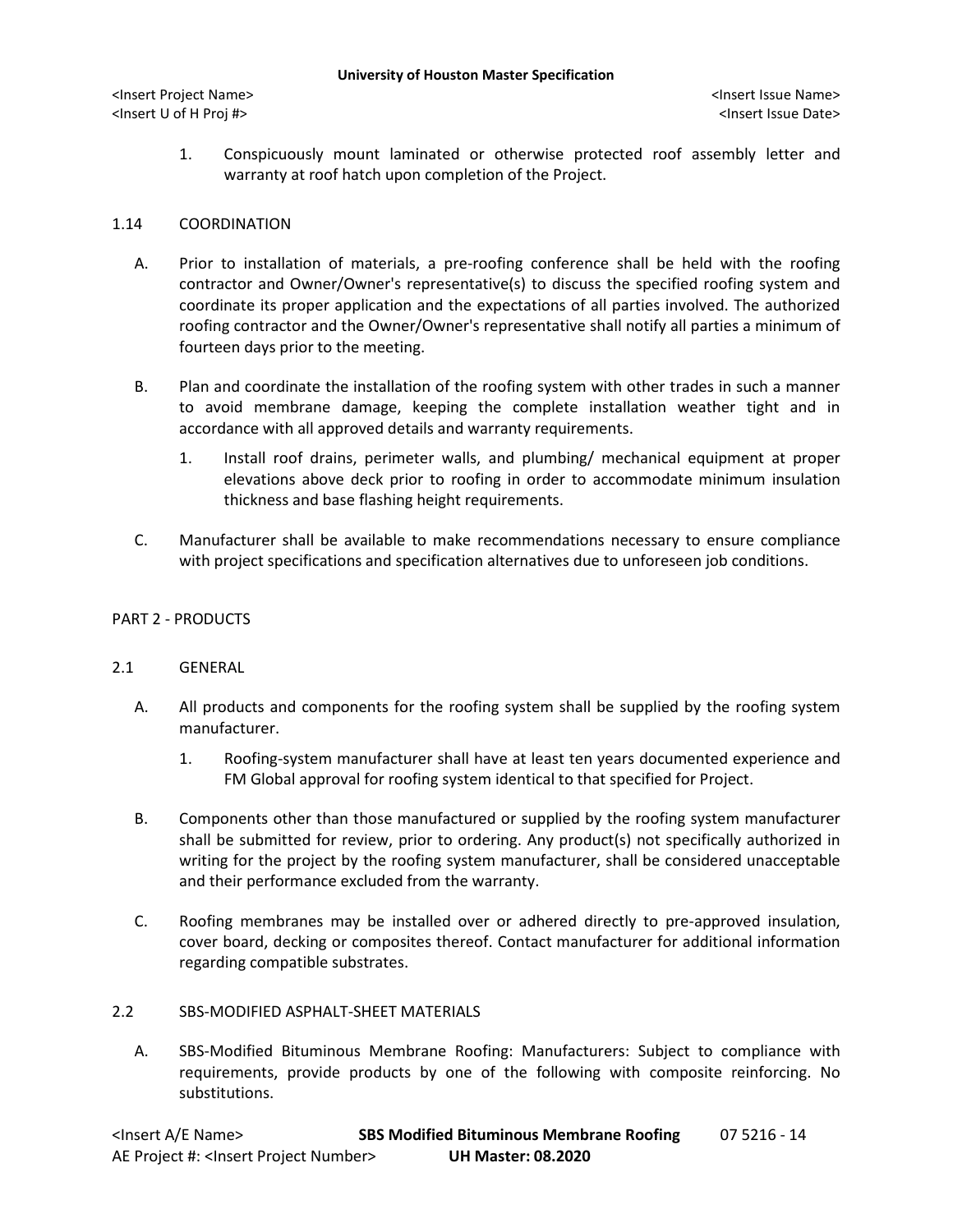<Insert Project Name> <Insert Issue Name> <Insert U of H Proj #> <Insert Issue Date>

- 1. Johns Manville:
	- a. Bottom Ply: DynaLastic 180 S.
	- b. Cap Sheet: DynaLastic 250 FR.
- 2. Siplast:
	- a. Bottom Ply: Paradiene 20 EG.
	- b. Cap Sheet: Paradiene 40 FR TG.
- 3. Soprema:
	- a. Bottom Ply: Elastophene 180 Sanded.
	- b. Cap Sheet: Sopralene 250 FR GR.
- 4. Cap Sheet to be coated with granules. Granule color: White.
- B. Base Flashing Systems: Subject to compliance with requirements, provide products by one of the following, no substitutions:
	- 1. Johns Manville:
		- a. Backer Sheet: DynaLastic 180.
		- b. Flashing Sheet: DynaClad (aluminum-foil-surfaced), heat-welded
	- 2. Siplast:
		- a. Backer Sheet: Paradiene 20 TG.
		- b. Flashing Sheet: Veral [**Aluminum**] [**Stainless Steel**], heat-welded.
	- 3. Soprema:
		- a. Backer Sheet: Elastophene 180 PS.
		- b. Flashing Sheet: Sopralast [**50 TV ALU**] [**TV Copper**], heat-welded.
	- 4. Flashing sheet to be coated with granules. Granule color to match color of roofing membrane granules.
	- 5. Glass-Fiber Fabric: ASTM D1668, Type I, woven glass-fiber cloth treated with asphalt

#### 2.3 TEMPORARY ROOF/VAPOR RETARDER

A. ASTM D 6163 Type I, Grade S, and CSA A123.23-15 Type A, Grade 2 for SBS-modified bituminous sheet materials using glass fiber reinforcements.

### 2.4 PENETRATION FLASHING SYSTEMS

- A. Use same membranes as installed in field of roof.
- B. Liquid-applied Flashing Systems:
	- 1. PMMA-based, fully reinforced flashing system by the roofing manufacturer.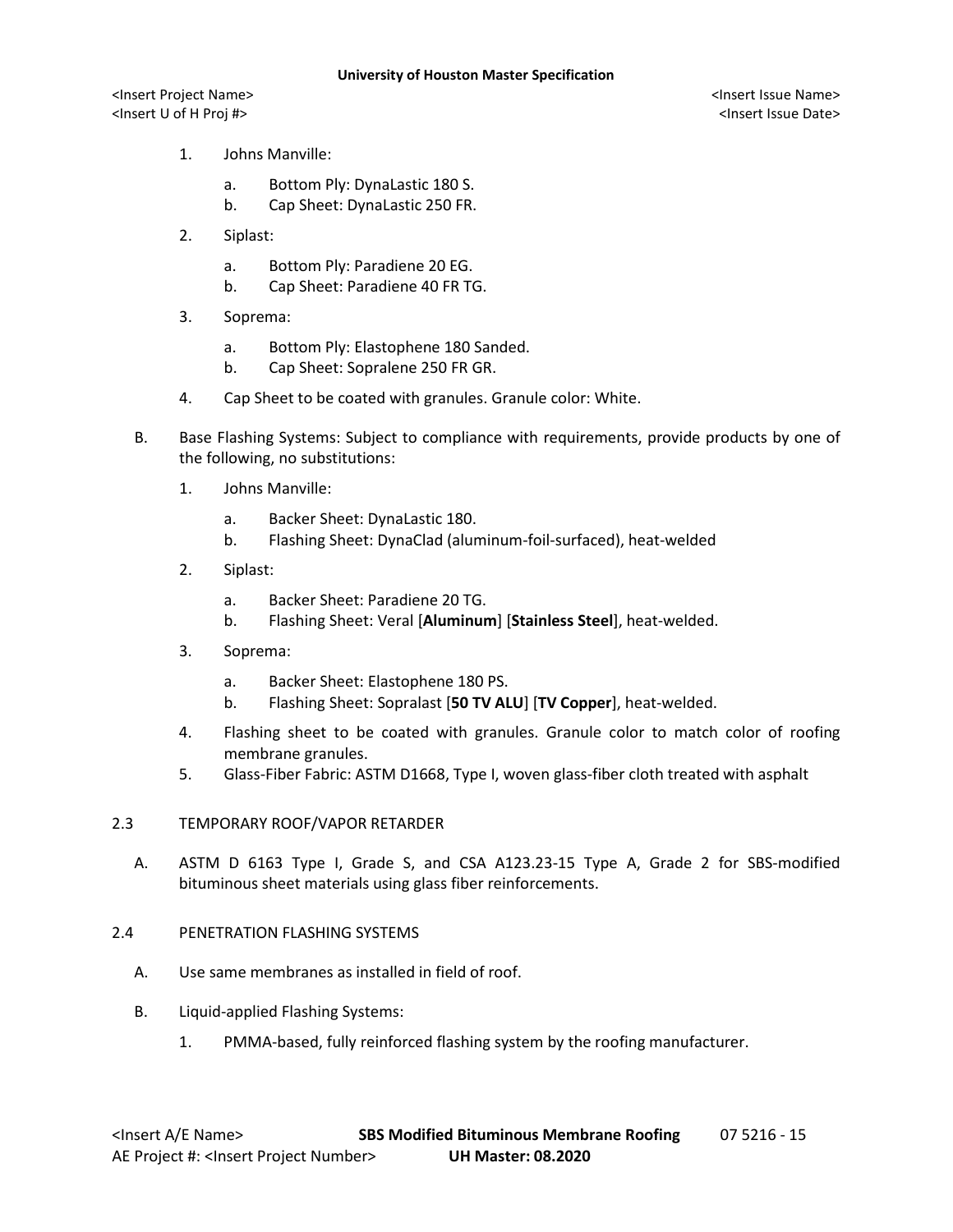### 2.5 AUXILIARY ROOFING MEMBRANE MATERIALS

- A. General: Auxiliary materials recommended by roofing system manufacturer for intended use and compatible with roofing membrane.
	- 1. Liquid-type auxiliary materials shall comply with VOC limits of authorities having jurisdiction.
	- 2. Adhesives and sealants that are not on the exterior side of weather barrier shall comply with the following limits for VOC content when calculated according to 40 CFR 59, Subpart D (EPA Method 24).
		- a. Plastic Foam Adhesives: 50 g/L.
		- b. Gypsum Board and Panel Adhesives: 50 g/L.
		- c. Multipurpose Construction Adhesives: 70 g/L.
		- d. Fiberglass Adhesives: 80 g/L.
		- e. Contact Adhesive: 80 g/L.
		- f. Other Adhesives: 250 g/L.
		- g. Non membrane Roof Sealants: 300 g/L.
		- h. Sealant Primers for Nonporous Substrates: 250 g/L.
		- i. Sealant Primers for Porous Substrates: 775 g/L.
- B. Asphalt Primer: ASTM D41.
- C. Roofing Asphalt: ASTM D312, Type IV.
- D. Mastic Sealant: Polyisobutylene, plain or modified bitumen; non hardening, non-migrating, non-skinning, and non-drying.
- E. Asphalt Roofing Cement: ASTM D 4586, asbestos free, of consistency required by roofingsystem manufacturer for application. Do not use unless specifically approved by roofingsystem manufacturer. Do not use for sealing laps in membrane or base flashing, surface or stripping flashing at equipment penetrations and drains, or repairs to membrane or flashing.
- F. Low-rise Urethane Adhesive: Used to adhere insulation and cover board within the roof assembly, as acceptable to roofing system manufacturer.
- G. Fasteners: Factory-coated steel fasteners and metal plates complying with corrosionresistance provisions in FM Global Class Number 4470, and acceptable to roofing system manufacturer.
	- 1. Designed for fastening roofing membrane components to substrate and tested by manufacturer for required pullout strength.
- H. Metal Flashing Sheet: As specified in Division 07 Section "Sheet Metal Flashing and Trim."
- I. Roofing Granules: Ceramic-coated roofing granules, No. 11 screen size with 100 percent passing No. 8 sieve and 98 percent of mass retained on No. 40 sieve, color to match roofing membrane.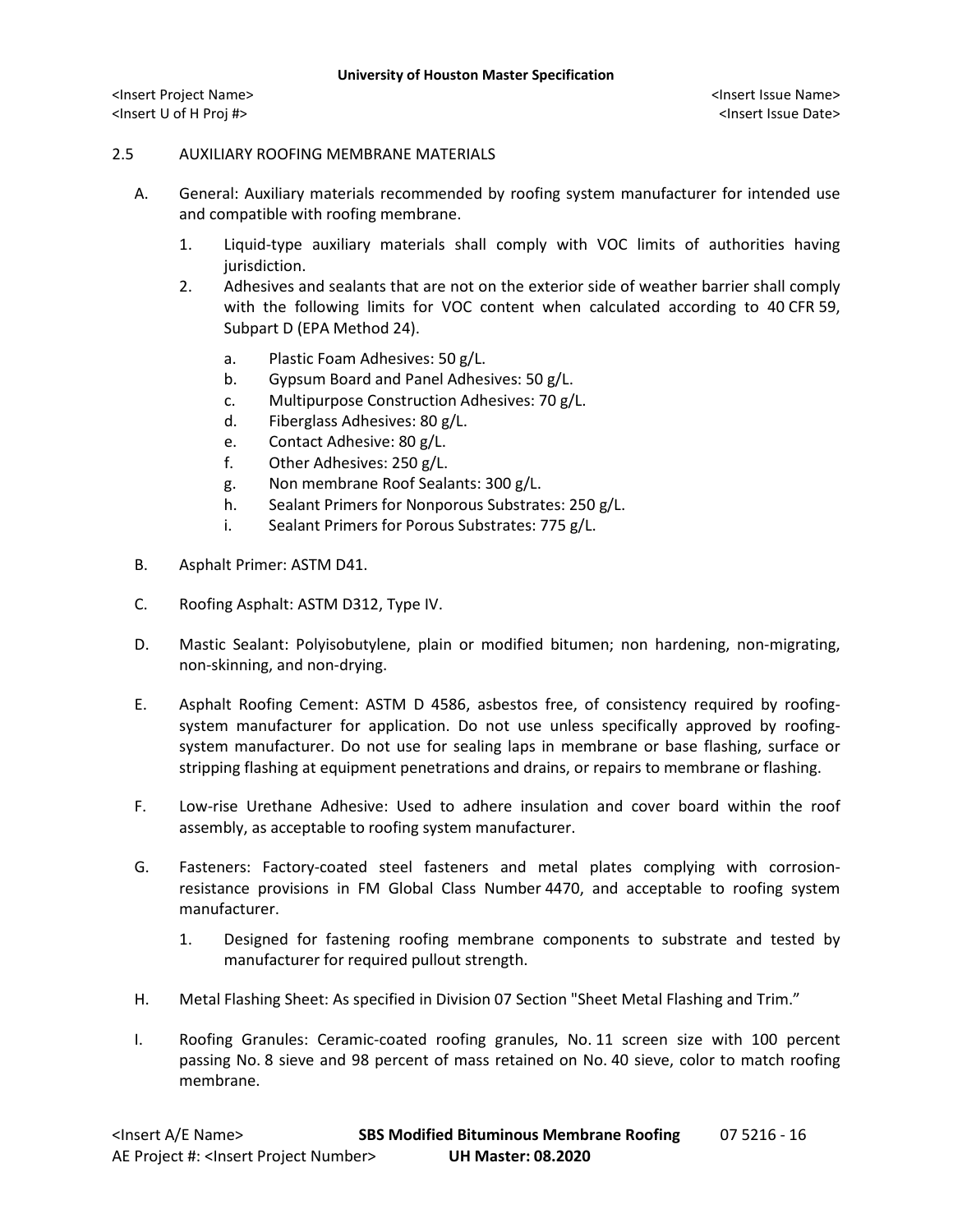- J. Metal Powder: Provided by roofing-system manufacturer, to match foil-faced flashings.
- K. Termination Bar: Roofing-system manufacturer's standard; Type-304 stainless steel or aluminum bars, approximately 1-inch wide by 1/8-inch thick; with predrilled holes 8 inches on center.
- L. Lead flashing for Roof Drains: Not allowed. Use liquid-applied flashings at roof drains with manufacturer liquid-flashing drain details.
- M. Miscellaneous Accessories: Provide those recommended by roofing system manufacturer.

## 2.6 ROOF INSULATION

- A. Preformed roof insulation boards manufactured or approved by roofing manufacturer, selected from manufacturer's standard sizes suitable for application, of thicknesses indicated and that produce FM Approvals-approved roof insulation.
- B. For insulation that will be placed using adhesive, board sizes shall not exceed 4 ft. by 4 ft. maximum. Largest appropriate sized insulation boards, but not exceeding 4 ft. by 4 ft. as appropriate, shall be installed where possible. Using multiple smaller sized sections of insulation where larger sections would be more appropriate shall not be allowed.
- C. Polyisocyanurate Flat Board Insulation: ASTM C 1289, Type II, Class 1, Grade 2, felt or glassfiber mat facer on both major surfaces; 25-pounds-per-square-inch-minimum compressive strength in accordance with ASTM D1621; and meet flame spread requirements of ASTM E84.
- D. Polyisocyanurate Tapered Insulation: Provide factory-tapered insulation boards fabricated to slope of 1/4 inch per 12 inches, unless otherwise indicated. Drainage crickets and saddles will have a minimum thickness of  $1/2$ " and a minimum slope of  $1/2$ " per foot. Provide preformed saddles, crickets, tapered edge strips, and other insulation shapes where indicated for sloping to drain. Fabricate to slopes indicated. Edges of material that are 1/2 inch or taller will require the use of tapered edge strips to taper edge to zero inches.
- E. Cover Boards: ASTM C1177; water-resistant, gypsum substrate, 4 feet by 4 feet in size. Edges of material that are 1/2 inch or taller will require the use of tapered edge strips to taper edge to zero inches.
	- 1. Acceptable Products:
		- a. 1/2 inch Securock as manufactured by United States Gypsum.
		- b. 1/2 inch DensDeck Prime as manufactured by GPC.
- F. Fire Resistance:
	- 1. Flame spread 0, smoke developed 0, when tested in accordance with ASTM E84. Noncombustible when tested in accordance with ASTM E136.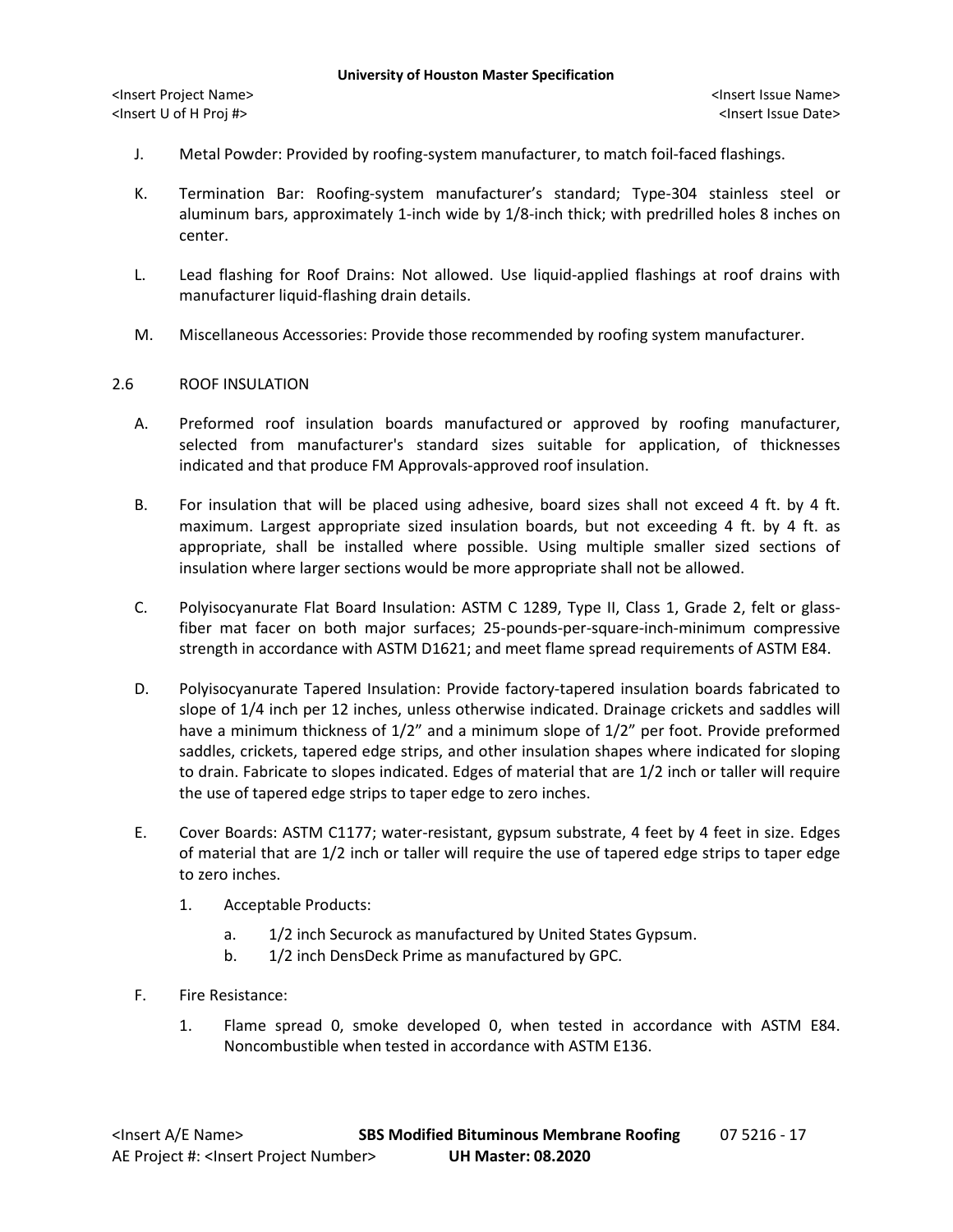## 2.7 INSULATION ACCESSORIES

- A. General: Furnish roof insulation accessories recommended by insulation manufacturer for intended use and compatibility with membrane roofing.
	- 1. For steel deck and as allowed by design uplift pressures, only the first layer of insulation shall be fastened into steel deck and all other successive layers shall be fully adhered. Insulation over concrete decks shall be adhered.
- B. Fasteners: Factory-coated steel fasteners and metal or plastic plates meeting corrosionresistance provisions in FM Approvals 4470, designed for fastening roof insulation to substrate, and acceptable to roofing system manufacturer.
- C. Adhesive: Manufacturer's standard adhesive formulated to adhere roof insulation to concrete substrate and subsequent layers of insulation and cover board to each other.
- D. Tapered Edge and Cant Strips: ASTM C728, perlite insulation board.

### 2.8 WALKWAY PADS

- A. Walkway Pads: Same granulated cap sheet product as used in the field area of the roof and as follows:
	- 1. Granule Color: Gray.
	- 2. Size: As standard with manufacturer.

### PART 3 - EXECUTION

### 3.1 GENERAL

- A. The roofing contractor is responsible for ensuring appropriate system specific addendums from manufacturer.
- B. The roofing contractor is responsible for determining that the substrate surface is suitable for the proper installation of the Roofing System, roof insulation, and specified components.
- C. Application of the roofing system constitutes an agreement that the roofing contractor has inspected and found the substrate suitable for the installation of the Roofing System.
- D. The roofing contractor is responsible for coordinating the installation to ensure that the system remains watertight at the end of each working day.

## 3.2 SUBSTRATE EXAMINATION

A. The roofing contractor is responsible for verifying that the deck condition and/or existing roof construction is suitable for the specified installation of the Roofing System..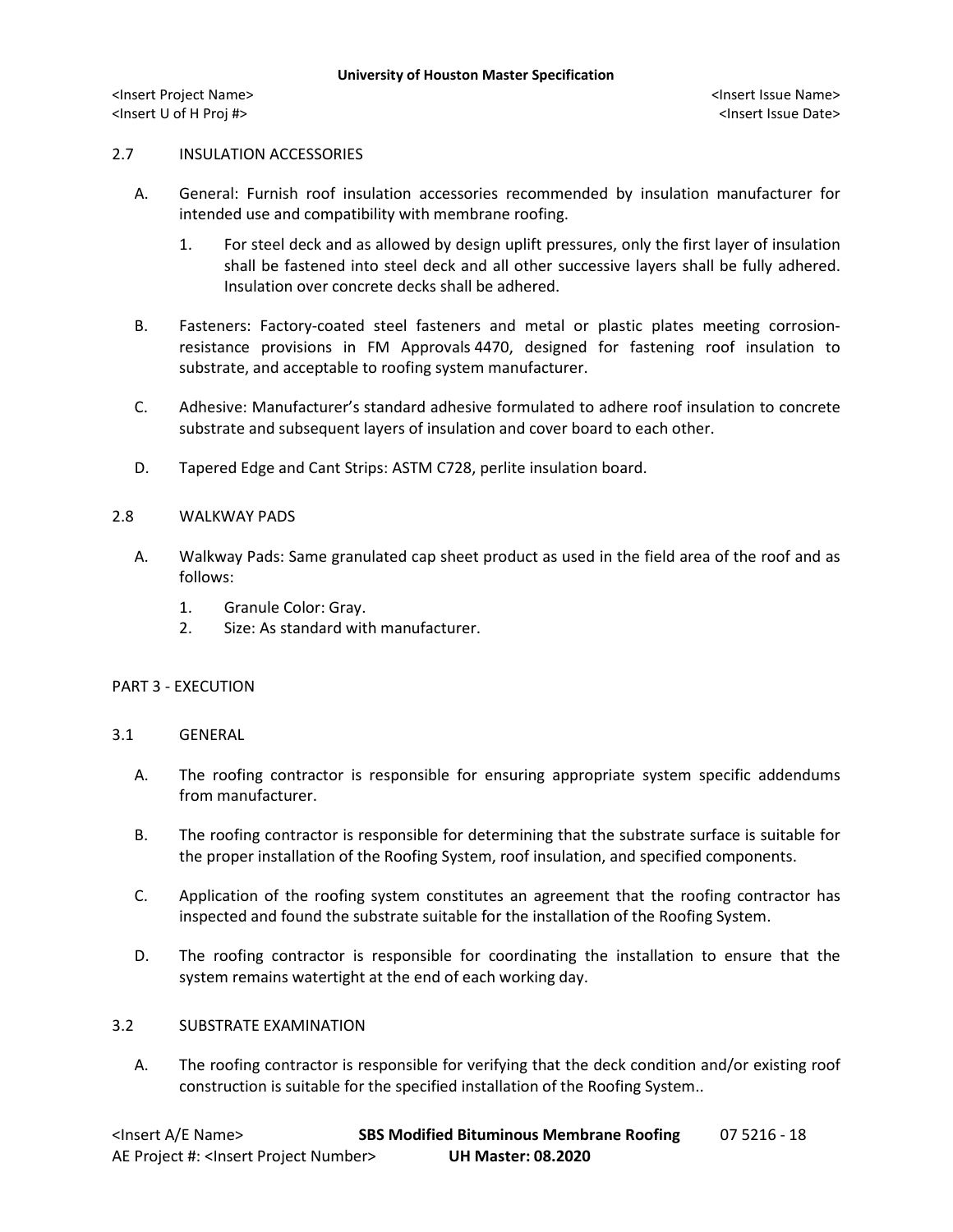- B. Examine substrates, areas, and conditions, with Installer present, for compliance with the following requirements and other conditions affecting performance of roofing system:
	- 1. Verify that roof openings and penetrations are in place and curbs are set and braced and that roof drain bodies are securely clamped in place.
	- 2. Verify that wood cants, blocking, curbs and nailers are securely anchored to roof deck at penetrations and terminations and that nailers match thicknesses of insulation.
	- 3. Verify that surface plane flatness and fastening of steel roof deck complies with requirements in Section 05 3123 "Steel Decking."
	- 4. Verify that minimum concrete drying period recommended by roofing system manufacturer has passed.
	- 5. Verify that concrete substrate is visibly dry and free of moisture. Test for capillary moisture by plastic sheet method according to ASTM D 4263.
	- 6. Verify that concrete-curing compounds that will impair adhesion of roofing components to roof deck have been removed.
	- 7. The application of adhesives directly to structural concrete; existing smooth and/or granular BUR materials may require sealing or priming with an accepted asphalt primer prior to application.
	- 8. Verify that deck is securely fastened with no projecting fasteners and with no adjacent units in excess of 1/16 inch out of plane relative to adjoining deck.
	- 9. Examine surfaces for low areas that will not drain properly, foreign material, ice, wet insulation, unevenness or any other defect that would prevent the proper execution and quality application of the Roofing System as specified.
- C. Prepared substrate shall be smooth, dry, and free of debris and/or any other irregularities which would interfere with the proper installation of the Roofing System. Proceed with installation only after unsatisfactory conditions have been corrected.
- D. Installer and roofing-system manufacturer's representative shall examine substrate to ensure that it is properly prepared and ready to receive roofing system. Roofing-system manufacturer's representative shall report in writing to Installer and Architect/Engineer conditions which will adversely affect roofing-system installation or performance. Do not proceed with roofing-system installation until these conditions have been corrected and reviewed by Architect.
- E. Provide fastener withdrawal values (pull out tests) per ANSI SPRI FX-1 on all projects to verify the suitability of decking to accept a mechanically fastened insulation or membrane roofing system.
- F. Notify Architect in writing of conditions which may adversely affect installation or performance of roofing Work and recommend corrections.
- G. Do not proceed with roofing Work until adverse conditions have been corrected and reviewed by Architect.
- H. Commencing roofing Work constitutes acceptance of Work surfaces and conditions.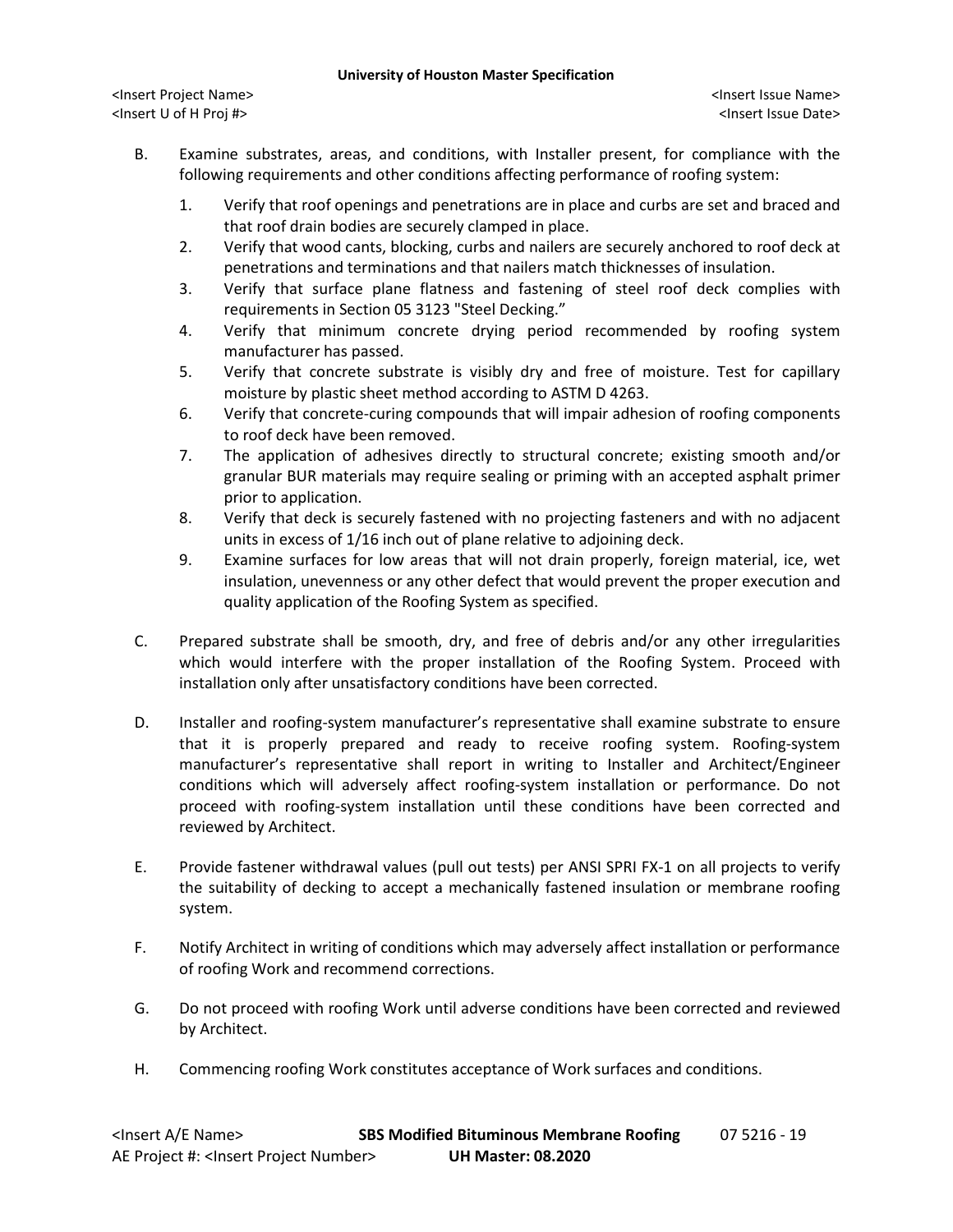# 3.3 PROTECTION

- A. Take precautions to ensure safety of people, including building users, passers-by, and workmen, and animals, and protection of property, including adjacent building elements, landscaping, and motor vehicles.
- B. Prevent construction debris and other materials from coming into contact with pedestrians, motor vehicles, landscaping, buildings, and other surfaces that could be harmed by such contact.
- C. Protect paving and sidewalks, and adjacent building areas from mechanical damage due to scaffolding and other equipment.
- D. Limit access to Work areas only to authorized personnel.
- E. Erect temporary protective canopies, as necessary, over walkways and at points of pedestrian and vehicular access that must remain in service during Work.
- F. Comply with roofing-system manufacturer's written instructions for protecting building and other surfaces against damage from exposure to its products.
- G. Cover adjacent surfaces with materials that are proven to resist roofing materials.
- H. Assume responsibility for injury to persons or damage to property due to Work and remedy at no cost to Owner.

### 3.4 COORDINATION

- A. Coordinate Work to ensure that new insulation and roofing materials and building interior are kept continuously dry and that continuous, watertight, new roofing system is provided. Coordinate:
	- 1. With Owner's Representative.
	- 2. With other trades to avoid or minimize work on, or in immediate vicinity of, installation in progress and completed new roofing.
	- 3. To avoid or minimize adverse effects on completed new roofing.
	- 4. Ensure that drains are operational at end of each workday or if precipitation is forecast.

### 3.5 SUBSTRATE PREPARATION FOR NEW ROOFING

- A. Steel Deck:
	- 1. Steel decking shall conform to Factory Mutual (FM) guidelines for Class-1 insulated steel deck construction.
	- 2. Steel decking shall be constructed of a minimum 22 gauge cold rolled steel sheets with factory G-90 galvanized coating.
	- 3. Panel profiles (ribs) shall be formed to minimize deflection and provide suitable strength and integrity to support anticipated structural live and dead loads.

| <lnsert a="" e="" name=""></lnsert>                  | <b>SBS Modified Bituminous Membrane Roofing</b> | 07 5216 - 20 |
|------------------------------------------------------|-------------------------------------------------|--------------|
| AE Project #: <lnsert number="" project=""></lnsert> | <b>UH Master: 08.2020</b>                       |              |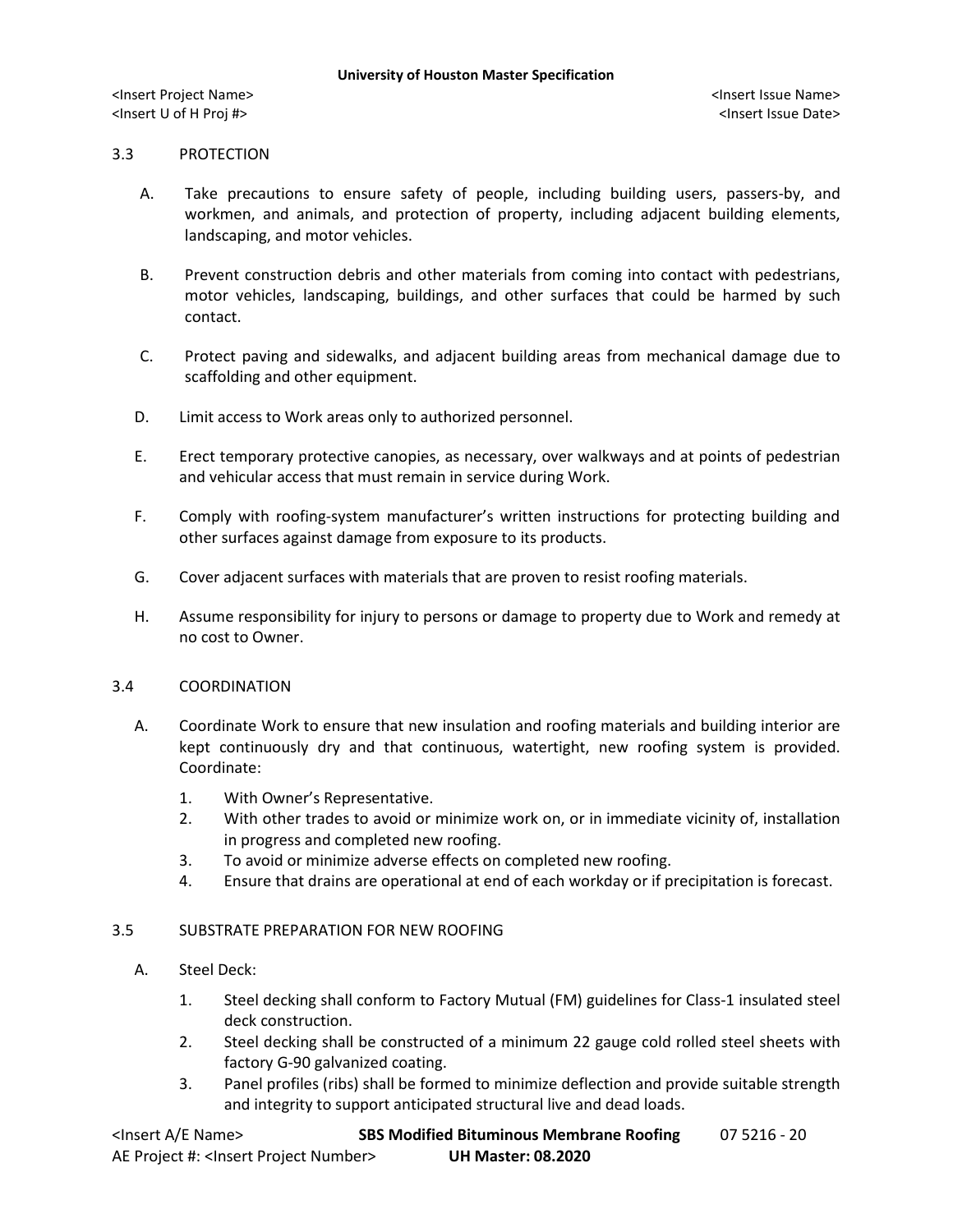- 4. Steel decking shall be installed in compliance with specified design criteria and local building code requirements.
- B. Concrete (Poured and/or Pre-cast):
	- 1. Decking shall be installed in strict conformance with industry standards, practices and/or pre-cast panel manufacturer's installation requirements.
	- 2. Decking shall be installed to provide positive slope and subsequent positive drainage of the new Roofing System.
	- 3. Finished decking shall be properly cured and dry, prior to the installation of approved insulation
	- 4. Finished surface(s) to receive new roof system shall be smooth and level without significant surface depressions or irregularities. Camber differentials greater than 3/16 inch must be leveled using a cementitious grout.
	- 5. Finished surfaces shall be free of moisture, dust, loose debris and any other irregularity that may hinder the proper performance of the new Roofing System.
	- 6. Verify that concrete substrate is visibly dry and free of moisture. Test for capillary moisture by plastic sheet method according to ASTM D 4263.

Select Article above for new roofing and Article below for re-roofing. If Project requires both indicate locations for each on the Drawings

# 3.6 SUBSTRATE PREPARATION FOR RE-ROOFING

- A. General:
	- 1. Roofing Contractor shall be responsible for informing the Owner of any issues in regard to the condition and structural integrity of the existing decking.
	- 2. The Owner/Owner representative shall make and be responsible for the determination as to the proper method of treatment and/or replacement.
	- 3. Re-roofing applications shall require fastener withdrawal tests to substantiate proposed attachment patterns for the new mechanically fastened insulation systems and/or membranes.
	- 4. Re-roofing applications that require modification to the deck and/or insulation system shall be installed to provide positive slope and subsequent positive drainage of the new Roofing System.
	- 5. All terminations of the Roofing System shall be constructed to prevent water from penetrating behind or beneath the new Roofing System. This includes water from above, beside, below and beneath the new system.
- B. Removal of Existing Roof System(s):
	- 1. Remove all existing roofing material(s), insulation, flashing, metal and deteriorated wood blocking and legally dispose off-site.
	- 2. Remove only enough roofing to accommodate the day's work and ensure the exposed area can be made 100 percent watertight at the end of the day or first sign of inclement weather.
	- 3. Provide temporary protection as needed if water-tightness is compromised.

| <lnsert a="" e="" name=""></lnsert>                  | <b>SBS Modified Bituminous Membrane Roofing</b> | 07 5216 - 21 |
|------------------------------------------------------|-------------------------------------------------|--------------|
| AE Project #: <lnsert number="" project=""></lnsert> | <b>UH Master: 08.2020</b>                       |              |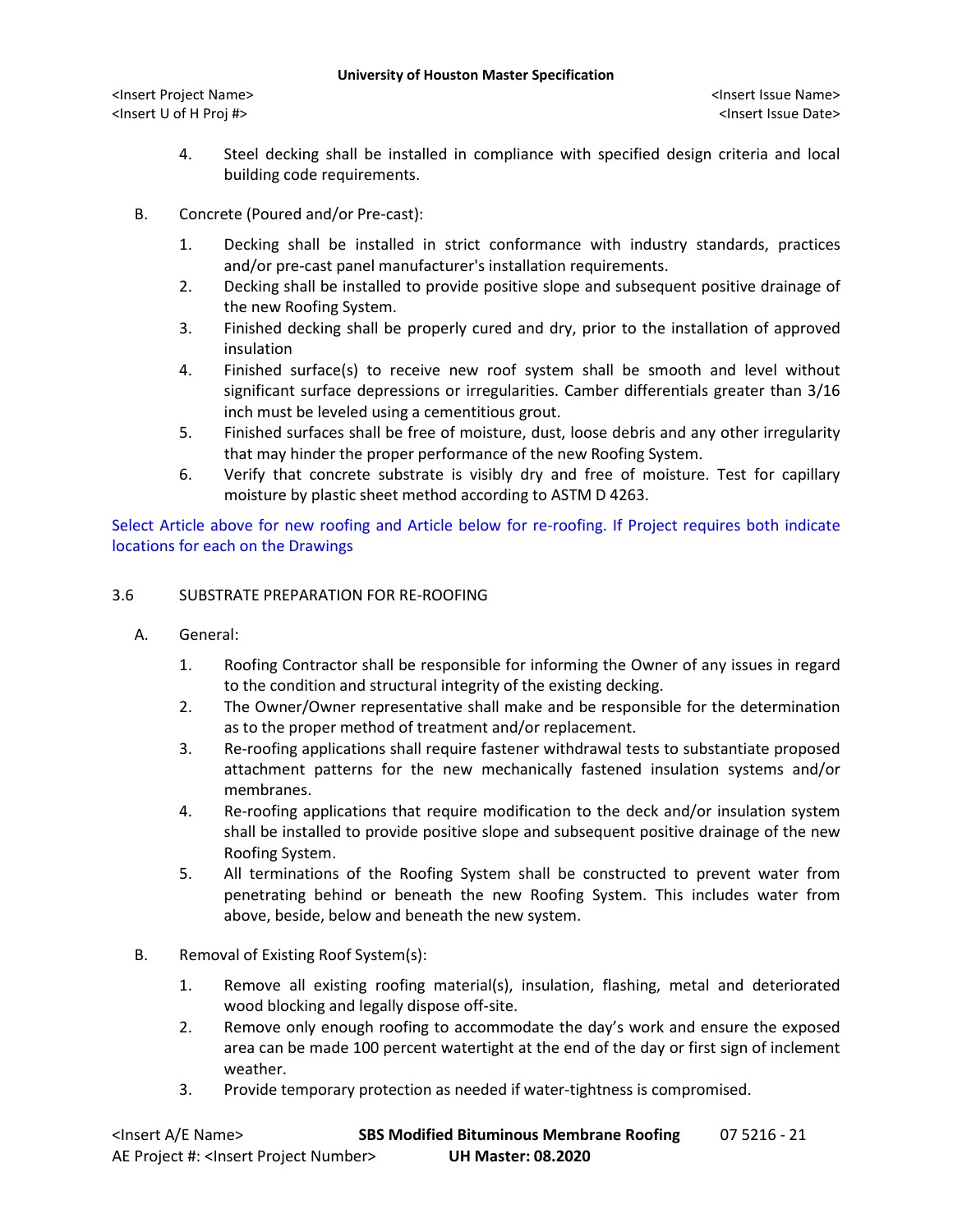#### **University of Houston Master Specification**

<Insert Project Name> <Insert Issue Name> <Insert U of H Proj #> <Insert Issue Date>

- 4. Do not begin removal of existing roofing system when weather conditions are not conducive to maintaining water-tightness or for application of new construction.
- 5. Clean substrate of dust, debris, moisture, and other substances detrimental to roofing installation, according to roofing-system manufacturer's written instructions. Remove sharp projections.
- 6. Mask adjoining surfaces not receiving roofing system to prevent spillage or migration affecting other construction.
- 7. Close off roof drains and other penetrations to prevent materials from entering and clogging drains and conductors, and from spilling or migrating onto adjacent surfaces. Remove roof-drain plugs when no work is taking place or when rain is forecast.
- 8. Installer and roofing-system manufacturer's representative shall examine substrate to ensure that it is properly prepared and ready to receive roofing system. Roofing-system manufacturer's representative shall report in writing to Installer and Architect/Engineer conditions that will adversely affect roofing-system installation or performance. Do not proceed with roofing-system installation until these conditions have been corrected and reviewed by Architect/Engineer.
- 9. Proceed with installation only after unsatisfactory conditions have been corrected. Commencing installation constitutes acceptance of Work surfaces and conditions
- C. Steel Decks:
	- 1. All rotted and/or deteriorated decking shall be removed and replaced with like kind. Deck is to be screwed or welded into place with side and end laps matching Steel Deck Institute (SDI) specifications for such installation or the Drawings in these Specifications, whichever is the most stringent.
	- 2. Areas of structurally acceptable steel decking exhibiting slight surface rust shall be properly cleaned with a wire brush, primed and painted prior to installing the approved insulation.
	- 3. All decking shall be inspected for proper attachment and excessive deflection that would compromise the uplift performance of the new Roofing System.
	- 4. Attachment and deflection deficiencies shall be repaired and brought into compliance with current, local building code requirements.
- D. Concrete:
	- 1. Repair or replace deteriorated decking with appropriate materials according to standard industry regulations and practices.
	- 2. Repair depressions or areas where reinforcing has become exposed. Properly patch substrate defects (such as voids, form tie holes, honeycombing, and cracks) with latexmodified concrete or another material acceptable to roofing-system manufacturer and Architect.
	- 3. When new insulation system is to be installed using hot asphalt or an approved adhesive:
		- a. Cracks and or camber differentials greater than 3/16 inch shall be repaired using an appropriate cementitious grout or fill, and feathered to promote a smooth transition.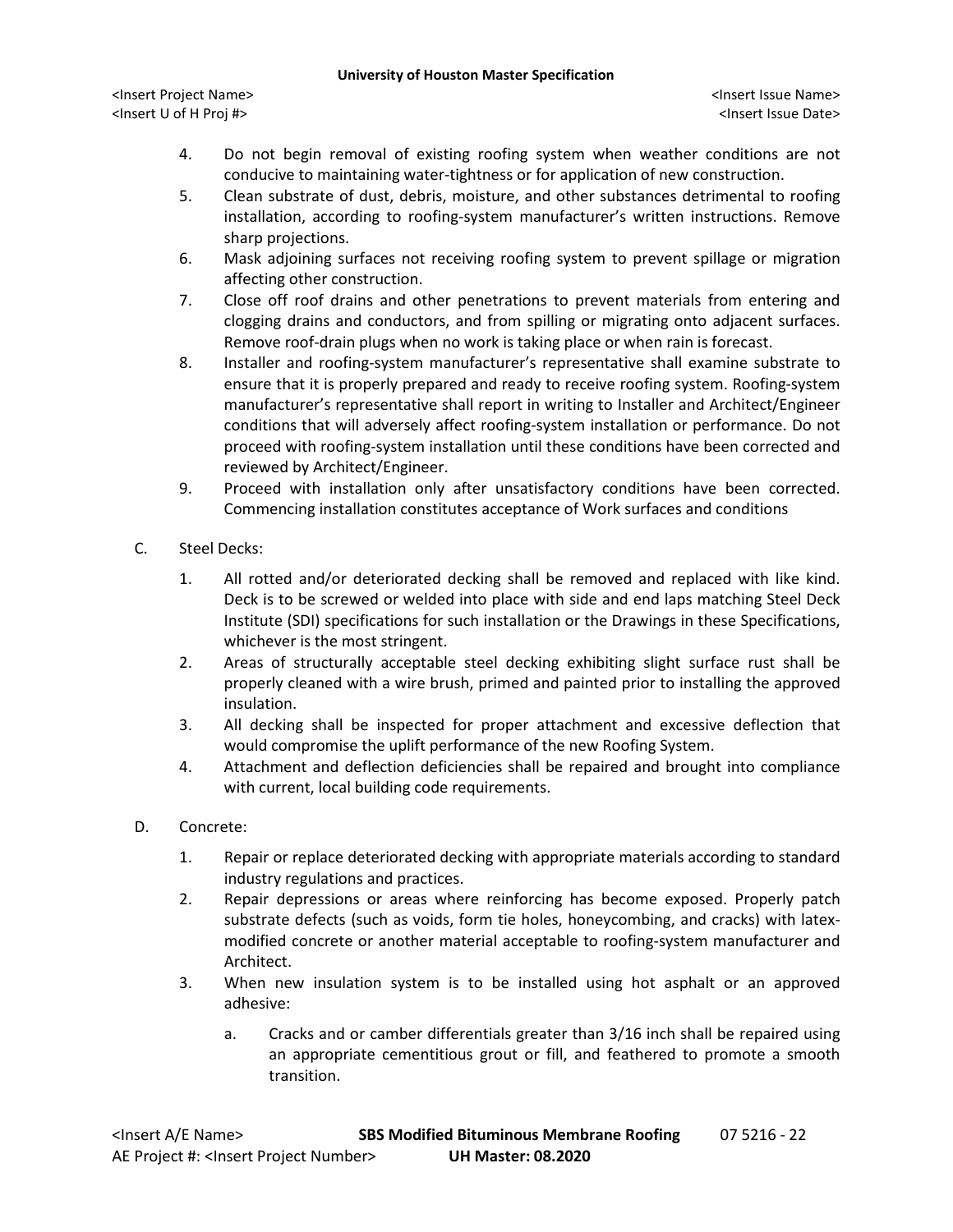- b. Joints between pre-stressed panel units and over bulb-tees shall be taped, stripped or grouted with an appropriate cementitious fill.
- c. All surface irregularities shall be leveled to ensure complete contact with the decking for insulation bonded in hot asphalt or approved adhesives.
- 4. Where insulation is to be mechanically attached or ballasted, camber differentials and/or surface irregularities of up to 1/2 inch shall be acceptable.
- 5. Verify that concrete substrate is visibly dry and free of moisture. Test for capillary moisture by plastic sheet method according to ASTM D 4263.
- 6. Verify that concrete curbs, expansion joints, and transitions from one surface plane to another (inside and outside corners) are cleanly formed and free of broken edges and excess concrete.
- 7. Remove grease, oil, asphalt solids, form-release agents, paints, curing compounds, and other penetrating contaminants or film-forming coatings from concrete. Thoroughly sweep substrate and clean with oil-free compressed air.
- E. Lightweight "Insulating" Concrete:
	- 1. All wet lightweight shall be removed and replaced with appropriate and/or compatible material.
	- 2. Surface to receive new Roofing System shall be smooth and free of ridges, depressions and other irregularities.
	- 3. Repair depressions, irregularities and/or excessive deflection with compatible material.
- F. Plywood Substrates:
	- 1. Clean and prepare plywood substrate according to roofing-system manufacturer's written instructions. Provide clean, dust-free, and dry substrate for roofing application.
	- 2. Remove and replace plywood that is damaged, that cannot easily be cleaned, or that does not meet the requirements of roofing-system manufacturer. Use exterior-grade plywood that conforms to APA standards.
	- 3. Verify that plywood is fastened with non-projecting screws. If not, supplement existing fastening with new corrosion-resistant screws.

# 3.7 ROOFING SYSTEM INSTALLATION

- A. Install roofing membrane and base flashings according to roofing-system manufacturer's written instructions and applicable recommendations of NRCA/ARMA Quality Control Guidelines for Application of Polymer Modified Bitumen Roofing.
- B. Install materials in strict accordance with safety requirements required by roofing-system manufacturer, Material Safety Data Sheets, and local, state, and federal rules and regulations
	- 1. Follow safety procedures of OSHA and other applicable governing agencies. Assume responsibility for Work area safety at all times.
	- 2. Provide fully-charged fire extinguishers, appropriately sized and rated, and water within 50 feet of open flame.
	- 3. Torch Safety for areas where torches are approved for use by Owner' Representative and Architect/Engineer.

| <lnsert a="" e="" name=""></lnsert>                  | <b>SBS Modified Bituminous Membrane Roofing</b> | 07 5216 - 23 |
|------------------------------------------------------|-------------------------------------------------|--------------|
| AE Project #: <lnsert number="" project=""></lnsert> | <b>UH Master: 08.2020</b>                       |              |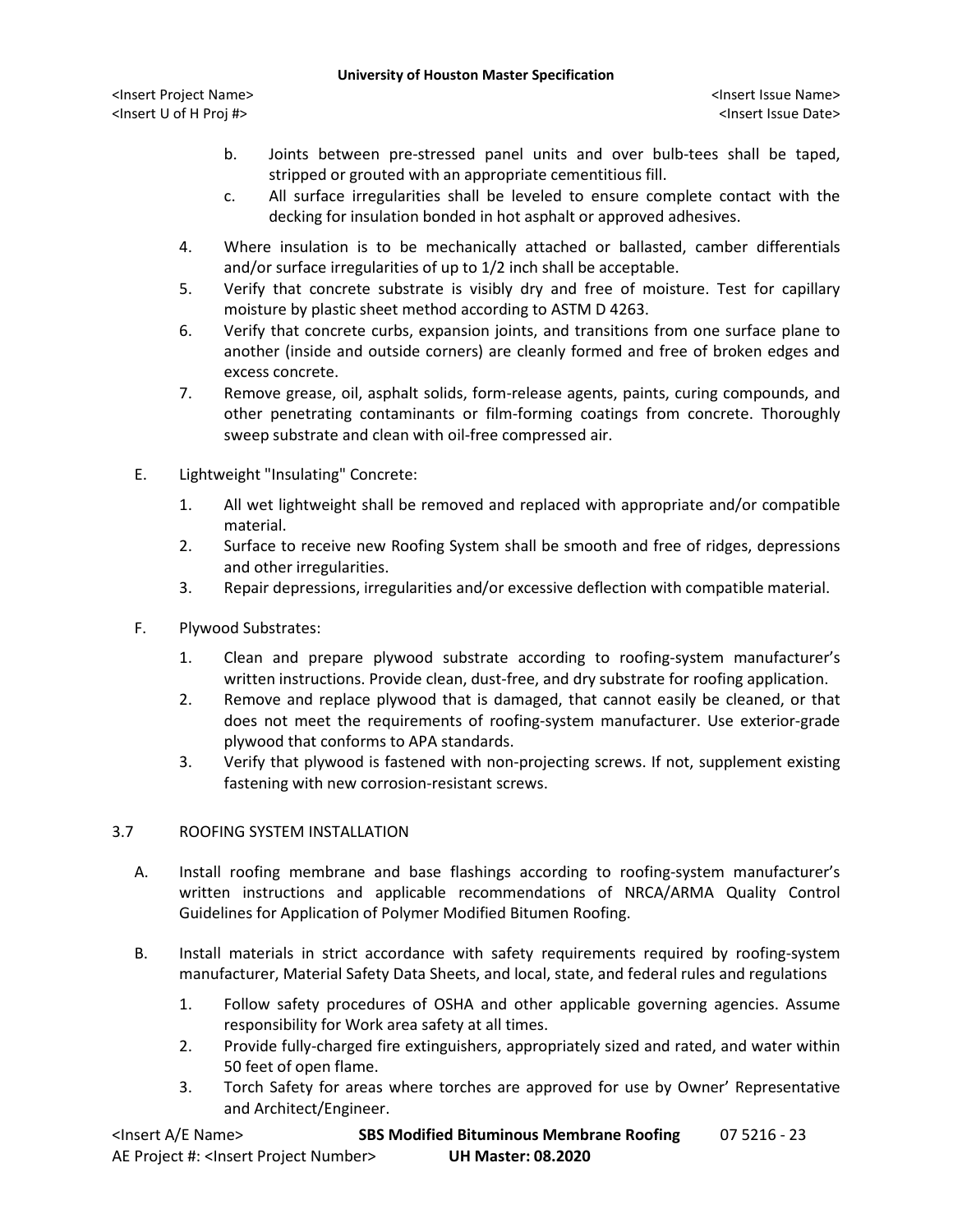- a. Do not use wood-fiber cant strips or insulation.
- b. Install continuous, glass-fiber, base sheet over combustible substrates.
- c. Install metal flashings at penetrations, or protect with tight-fitting felt collar before torching.
- d. Torches to have safety lever (pilot only or self-igniting). Do not use full-time torches.
- e. Maintain fully-charged fire extinguishers, appropriately sized and rated, within 50 feet of torch work locations.
- f. Walk job every day at least one hour after torches are out for fire watch.
- C. Maintain adequate ventilation during installation of roofing materials. Notify Owner's Representative at least one week in advance of Work with materials with noxious vapors. Review application schedule and venting precautions with Owner's Representative prior to beginning application.
- D. Coordinate installation of roofing-system components so insulation and roofing membrane sheets are not exposed to precipitation or left exposed at end of workday or when rain is forecast.
	- 1. Provide tie-offs at end of each day's work to cover exposed roofing membrane sheets and insulation with course of coated felt set in roofing cement or hot roofing asphalt with joints and edges sealed.
	- 2. Complete terminations and base flashings and provide temporary seals to prevent water from entering completed sections of roofing system.
	- 3. Remove and discard temporary seals before beginning work on adjoining roofing.
- E. Prohibit foot traffic and equipment movement over roofing system until adhesive has cured. Minimize foot traffic and equipment movement over base ply prior to installation of membrane top ply/cap sheet.
- F. Cooperate with Architect/Engineer in performing inspections and testing of roofing system.

### 3.8 TEMPORARY ROOF/ VAPOR RETARDER INSTALLATION

- A. Install temporary roof/ vapor retarder over properly prepared deck substrate in accordance with the roof assembly letter to achieve design wind pressure throughout the system and in accordance with the manufacturer's installation instructions.
	- 1. Completely seal at terminations, obstructions, and penetrations to prevent air movement into roofing system.

## 3.9 ROOF INSULATION AND COVER BOARD INSTALLATION

- A. General:
	- 1. Damaged corners shall be cut out and replaced with an insulation piece a minimum of 12 inch x 12 inch. Pieces that are cut from larger panels and are smaller than one square foot are not acceptable.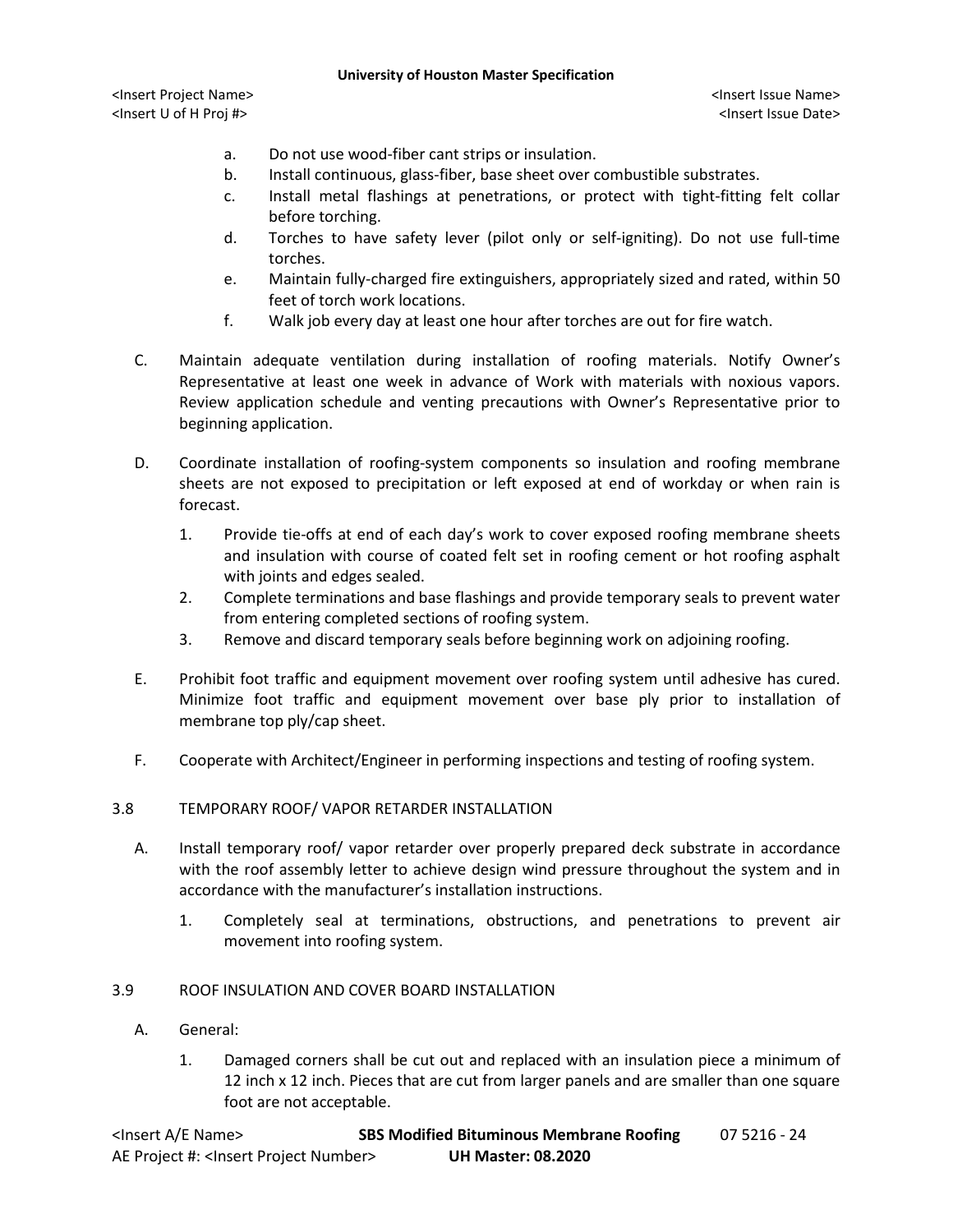#### **University of Houston Master Specification**

<Insert Project Name> <Insert Issue Name> <Insert U of H Proj #> <Insert Issue Date>

- 2. Install no more material than what can be covered during the same working day.
- 3. When a cover board and/or multiple layers are installed each layer shall be offset from the previous layer a minimum of 12 inch on center.
- 4. At the end of each working day, provide a watertight cover on all unused insulation as to avoid moisture penetration.
- B. Insulation Installation:
	- 1. Comply with roofing system manufacturer's written instructions for installing roof insulation.
	- 2. Roof insulation shall be installed whereby the long dimension of the board(s) run in parallel alignment and the short dimensions are staggered.
	- 3. Insulation shall be installed with minimum joint dimensions and shall be tightly butted where possible.
		- a. Cut and fit insulation within 1/4 inch of nailers, projections and penetrations.
		- b. Fill gaps exceeding 1/4 inch with insulation.
	- 4. Install one or more layers of insulation to achieve required thickness. Where overall insulation thickness is 2 inches or greater, install two or more layers with joints of each succeeding layer staggered from joints of previous layer at least 6 inches in each direction.
	- 5. Trim surface of insulation where necessary at roof drains so finished surface is flush with top of drain-bowl flange and does not restrict flow of water.
- C. Insulation Cant Strips:
	- 1. Install and secure preformed 45-degree insulation cant strips at junctures of roofing membrane system with vertical surfaces or angle changes more than 45 degrees.
	- 2. Install tapered edge strips at perimeter edges of roof that do not terminate at vertical surfaces.
- D. Mechanically Fastened Insulation:
	- 1. For metal roof decks, install the base layer of insulation and secure to deck using mechanical fasteners specifically designed and sized for fastening specified board-type roof insulation to deck type. Subsequent layers of insulation shall be set in adhesive as roof assembly allows to achieve design wind pressures.
	- 2. Fasten insulation according to requirements in FM Approvals' "RoofNav" for specified Windstorm Resistance Classification
		- a. Fasten insulation to resist uplift pressure at corners, perimeter, and field of roof.
- E. Adhered Insulation:
	- 1. Board sizes shall not exceed 4 ft. by 4 ft. maximum. Largest appropriately-sized boards approaching, but not exceeding 4 ft. by 4 ft. as appropriate, shall be installed where possible. The use of multiple, smaller sized sections of insulation where larger sections would be more appropriate shall not be allowed.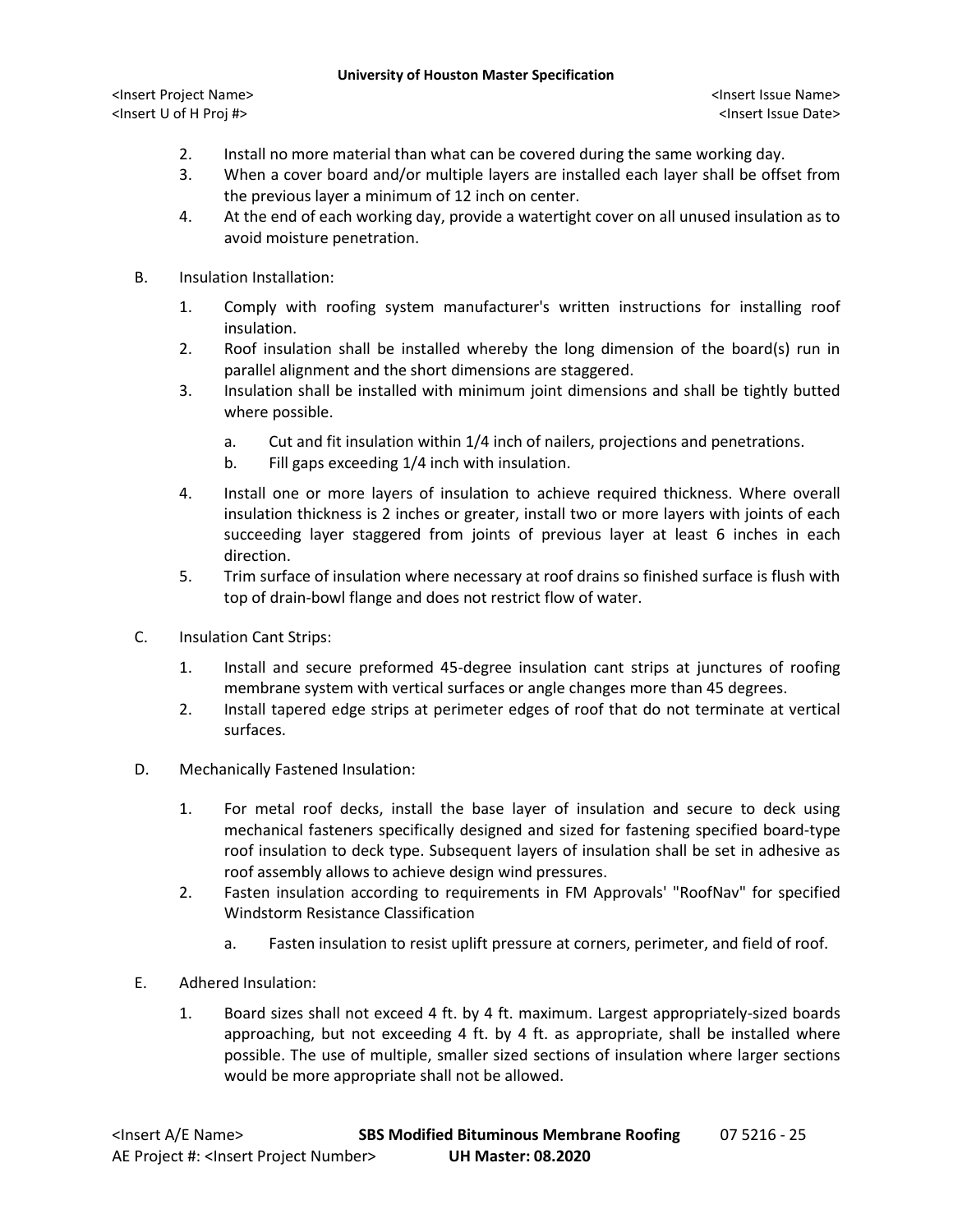- 2. For insulation that will be installed using adhesive (not mechanically attached), provide adequate temporary ballast on insulation boards that is sufficient to fully compress each board into the adhesive until adhesive has set.
- 3. Install insulation with long joints of insulation in a continuous straight line with end joints staggered between rows, abutting edges and ends between boards. Fill gaps exceeding 1/4 inch with insulation.
- F. Tapered Edge Strip:
	- 1. Install tapered edge strip at the leading edge of the tapered insulation panels to provide a solid substrate for the cover board.
- G. Cover Board Installation:
	- 1. Install cover boards over insulation with long joints in continuous straight lines with end joints staggered between rows.
	- 2. Offset joints a minimum of 6 inches in each direction from joints of insulation below.
	- 3. Loosely butt cover boards together.
	- 4. Tape joints if required by roofing system manufacturer.
	- 5. Adhere cover boards according to requirements in FM Approvals' "RoofNav" for specified Windstorm Resistance Classification.
	- 6. Adhere cover boards to resist uplift pressure at corners, perimeter, and field of roof.
	- 7. Apply low-rise foam adhesive to underside, and bond cover board to substrate. Fill all voids greater than 1/4-inch with insulation to avoid thermal energy loss.
	- 8. Provide adequate temporary ballast on cover boards that is sufficient to fully compress each board into the adhesive until adhesive has set.

# 3.10 ROOFING MEMBRANE INSTALLATION

- A. Install roofing membrane system according to roofing system manufacturer's written instructions and applicable recommendations in ARMA/NRCA's "Quality Control Guidelines for the Application of Polymer Modified Bitumen Roofing."
	- 1. Install roofing system according to roof assembly identification matrix and roof assembly layout illustrations in NRCA's "The NRCA Roofing and Waterproofing Manual" and to requirements in this Section.
- B. Start installation of roofing membrane in presence of roofing system manufacturer's technical personnel.
- C. Where roof slope exceeds 1/2 inch per 12 inches, install roofing membrane sheets parallel with slope.
	- 1. Back nail roofing membrane sheets to substrate according to roofing system manufacturer's written instructions.
- D. Cooperate with testing agencies engaged or required to perform services for installing roofing system.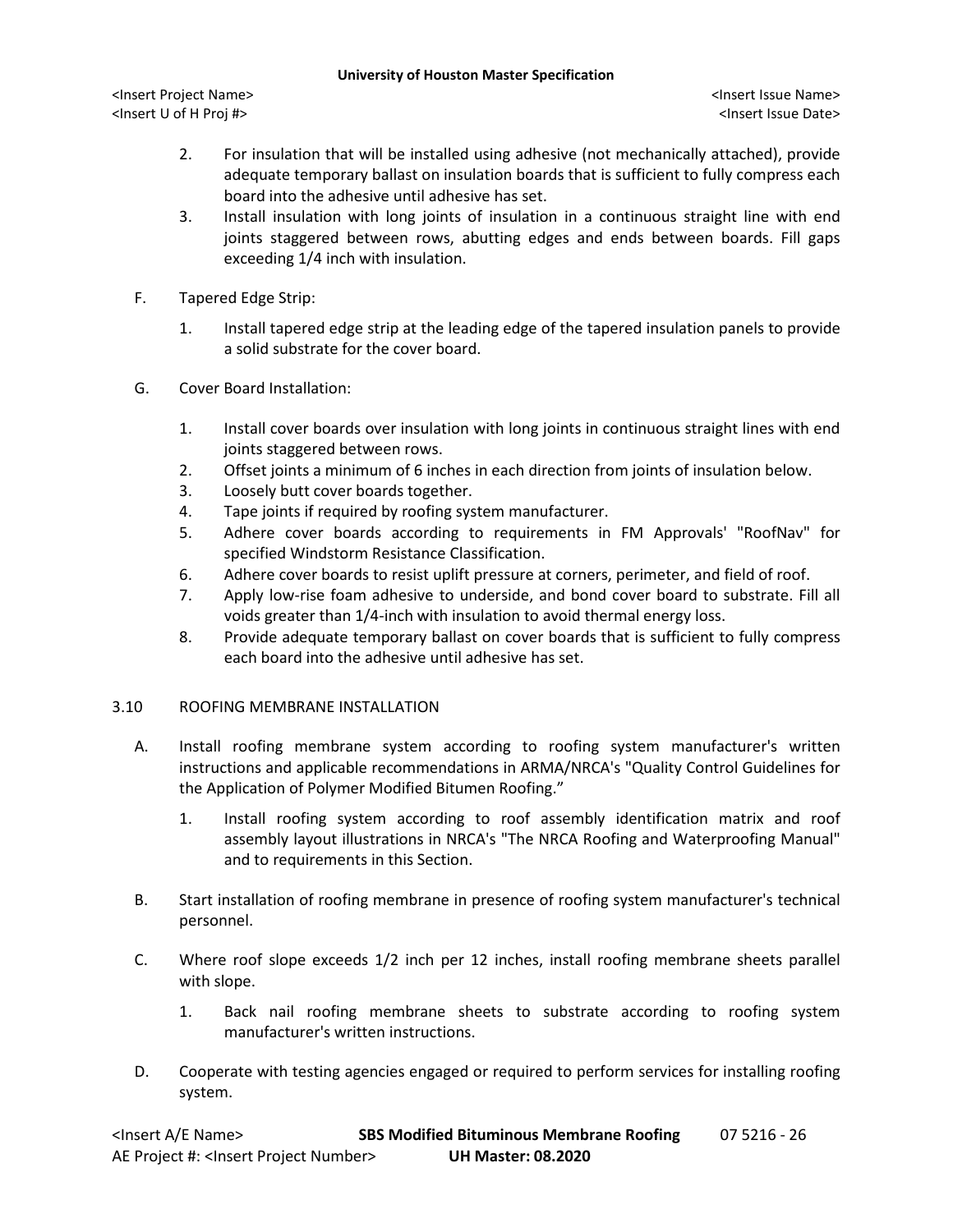- E. Coordinate installation of roofing system so insulation and other components of the roofing membrane system not permanently exposed are not subjected to precipitation or left uncovered at the end of the workday or when rain is forecast.
	- 1. At end of each day's work, provide tie-offs to cover exposed roofing membrane sheets and insulation. Tarp and weights are not acceptable for tie-offs. Heat weld or use selfadhering membrane with minimum 12 inch lap with existing roof.
	- 2. Complete terminations and base flashings and provide temporary seals to prevent water from entering completed sections of roofing system.
	- 3. Remove and discard temporary seals before beginning work on adjoining roofing.
- F. Substrate-Joint Penetrations: Prevent roofing asphalt and adhesives from penetrating substrate joints, entering building, or damaging roofing system components or adjacent building construction.
- G. Temporary Seals:
	- 1. At the end of each working day or at the sign of rain, install temporary, 100% watertight seal(s) where the completed new roofing adjoins the uncovered deck or existing roof surface.
	- 2. The authorized roofing contractor shall create and maintain the temporary seal in such a manner to prevent water from traveling beneath the new and/or existing roof system.
	- 3. If water is allowed to enter beneath the newly completed roofing, the affected area(s) shall be removed and replaced at no additional expense to the Owner.
	- 4. Prior to the commencement of work, cut out and remove all contaminated membrane, insulation, roof cement or sealant and properly dispose off-site.

# 3.11 SBS-MODIFIED BITUMINOUS MEMBRANE INSTALLATION

- A. SBS-Modified-Bitumen Membrane Installation: Install roofing membrane base ply and cap sheet.
	- 1. Install all roofing membrane and flashing systems and all accessory components in accordance with the Drawings and Specifications; unless the manufacturers printed instructions are more stringent. Request for clarification shall be submitted in writing to the Architect/Engineer.
- B. Unroll sheets, turn upside down, and allow to relax for minimum time period required by manufacturer before installing. Cut cap sheet into lengths no longer than half the roll length and round corners. The material may be re-rolled for final application.
- C. Cut out factory splices in top ply. Alternately, cover splice with full-width section of top-ply membrane that extends at least 6 inches beyond sides of splice.
- D. Accurately align sheets without stretching and maintain uniform side and end laps of minimum dimensions required by roofing-system manufacturer for selvage and non-selvage laps.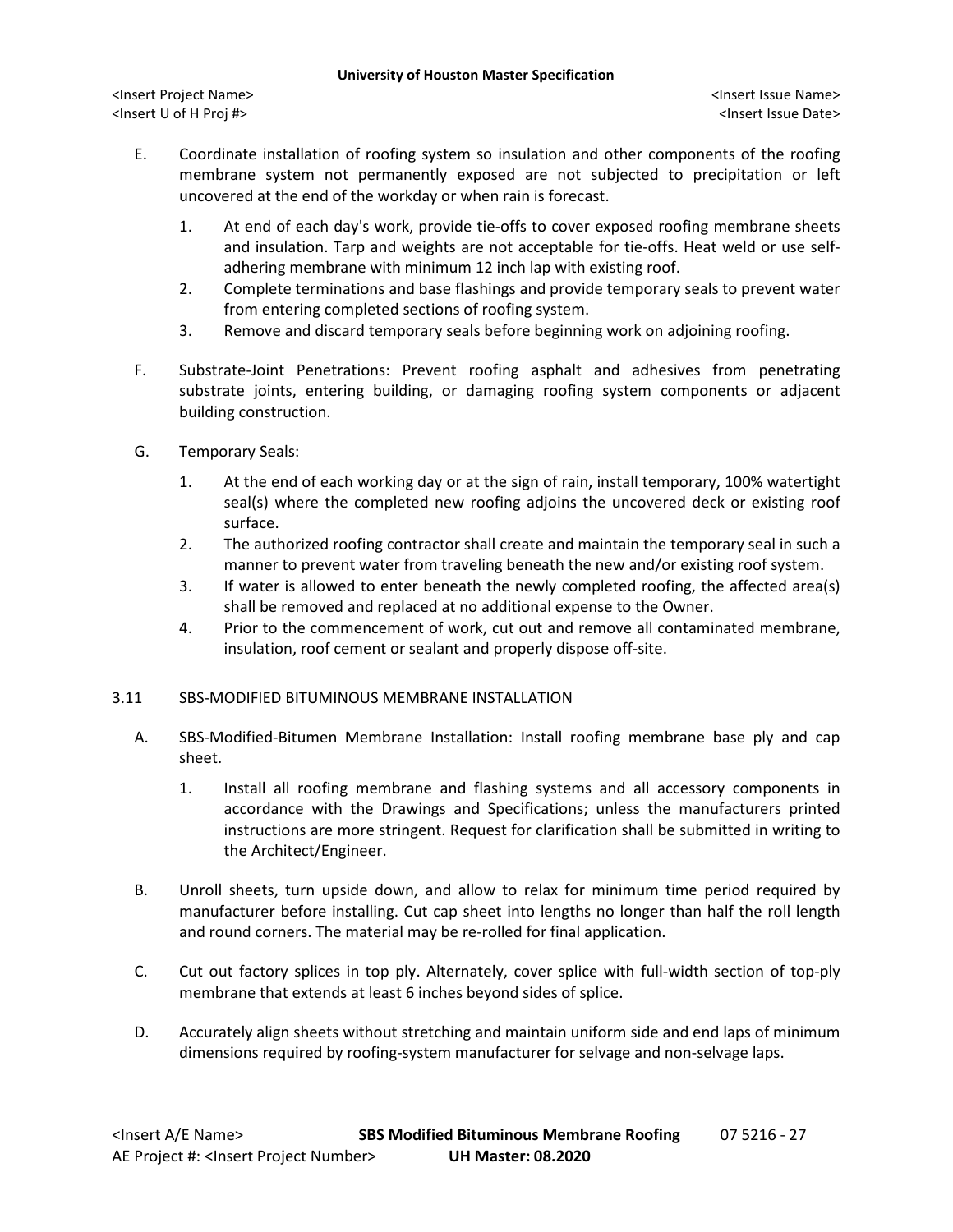**University of Houston Master Specification**

- E. Adhere base ply according to manufacturer's recommendations with self-adhered membrane, heat welded, or cold process adhesive.
	- 1. Start at low point of roof deck and shingle side laps with slope of deck where possible.
	- 2. Stagger end laps at least 3 feet.
	- 3. Extend sheets over and terminate about 2 inch above top of cants.
	- 4. All end laps shall be lapped as specified by the manufacturer, and all membrane laps shall show a "bleed-out" of between 1/4" and 1/2". Corners of the end laps shall be rounded.
	- 5. "T" joints shall be notched at a 45 degree angle or as recommended by manufacturer.
	- 6. Broom each ply immediately to firmly embed into adhesive, free of wrinkles, creases, fish mouths, or air pockets.
	- 7. Cut out wrinkles and fish-mouths and repair with same number of plies removed.
	- 8. Prepare and prime non-selvage laps as recommended by roofing-system manufacturer.
	- 9. Continuously bond and seal laps, leaving no voids.
	- 10. Repair wrinkles and voids in lapped seams.
- F. Install modified bituminous roofing membrane cap sheet according to roofing manufacturer's written instructions.
	- 1. No membrane phasing allowed. The final ply may be delayed up to five days upon advance written approval of the material manufacturer warranting the roof. Prior to installation of the cap sheet, inspect the underlying plies, repair all voids, fish-mouths, cuts, or abrasions, and completely clean the roof. Ensure that all imbedded flashings are installed and stripped in. Sweep off all loose dirt and where dirt has become imbedded, prime the area prior to commencing application of the FR cap sheet.
- G. No Foot Traffic on New Membrane: Set up points, charge points, debris chutes, asphalt filling points, drinking water containers and all other destination facilities shall be located in such a way as to preclude traffic over the newly installed membrane. No workers shall walk on the newly completed membrane for at least thirty minutes after installation to allow for cooling of the asphalt to prevent compression and displacement of asphalt due to point loading or concentration of weight due to a person's foot or equipment.
- H. Embed loose cool roof granules in bleed out or cool roof reflective coating, in accordance with the membrane manufacturer's recommendations, at side and end laps and at minor asphalt, primer, or adhesive spillage on finished membrane surfaces.
- I. At locations where asphalt, primer, or adhesive spillage on finished membrane surfaces exceeds 1 square foot, install additional top ply of membrane.
- J. Accurately align roofing membrane sheets, without stretching, and maintain uniform side and end laps. Stagger end laps. Completely bond and seal laps, leaving no voids.
	- 1. Repair tears and voids in laps and lapped seams not completely sealed.
	- 2. Apply roofing granules to cover exuded bead at laps while bead is hot.
	- 3. Prepare and prime non-selvage laps as recommended by roofing-system manufacturer.
- K. Install roofing membrane sheets so side and end laps shed water.

| <lnsert a="" e="" name=""></lnsert>                  | <b>SBS Modified Bituminous Membrane Roofing</b> | 07 5216 - 28 |
|------------------------------------------------------|-------------------------------------------------|--------------|
| AE Project #: <lnsert number="" project=""></lnsert> | <b>UH Master: 08.2020</b>                       |              |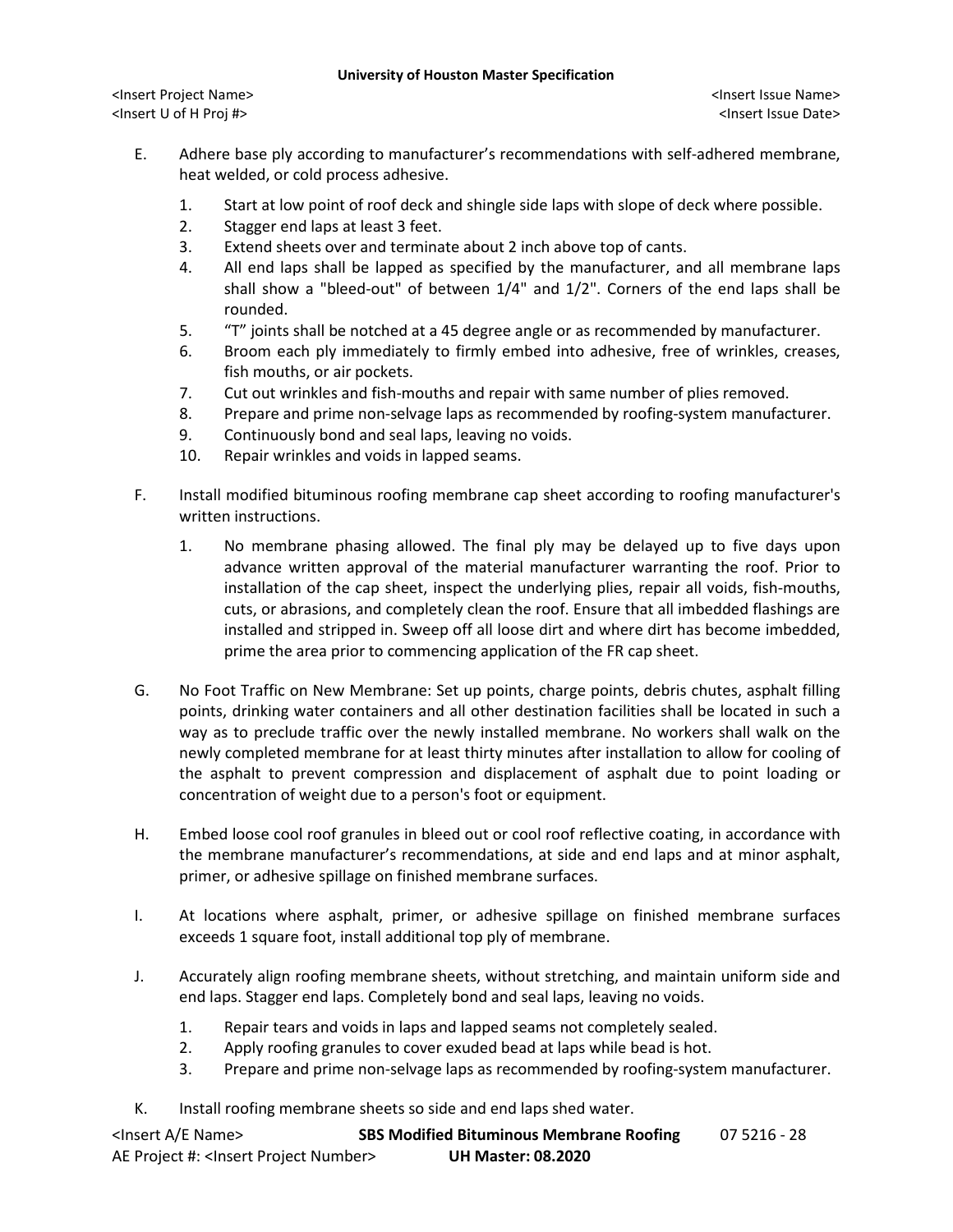L. Ridge and Hip Cap Ply: One full-width sheet modified bitumen granulated surface sheet shall be run the full length of the ridge and hips and carefully torched in place. All run-out asphalt at the laps and sides shall be covered with granules.

# 3.12 BASE FLASHING AND STRIPPING INSTALLATION

- A. General: Install base flashing over cant strips and other sloping and vertical surfaces, at roof edges, and at penetrations through roof, and secure to substrate according to roofing-system manufacturer's written instructions.
- B. Prime concrete, masonry, and metal substrates with asphalt primer if required by roofingsystem manufacturer. Allow primer to dry before installing base flashing.
- C. Accurately align base flashing sheets without stretching, and maintain uniform side and end laps required by roofing-system manufacturer for selvage and non-selvage laps.
- D. Embed all flashings particularly at the top and bottom of the cant to avoid bridging. Bridging of wall flashings shall be considered defective workmanship and flashings with voids or bridging shall be removed and replace.
- E. Start wall and curb base flashing at low point of roof deck and shingle with slope of deck.
- F. Flashing plies shall not exceed 39 inches in width. Extend base flashing plies to top of curbs, to within 1 inch of counterflashing reglets, at least 8 inches above finished surface of roofing system, and 4 inches onto field of roofing membrane. At locations where height of wall exceeds height acceptable to roofing-system manufacturer, comply with recommendations of roofing-system manufacturer for flashing high walls. Recommendations include flashing in two stages: bottom half to recommended maximum height preceded by top half over remainder of wall.
- G. Bond and seal laps, leaving no voids. Repair wrinkles and voids in laps and lapped seams. Prepare and prime non-selvage laps as recommended by roofing-system manufacturer.
- H. Install at least one ply of base flashing membrane same day that roofing membrane is installed to provide temporary watertight seal
	- 1. Flashing Sheet Application: Install cold adhesive, torch apply or heat-weld the manufacturer's base flashing into place. The side laps shall extend at least 6 inches over one another and shall exhibit no bridging or voids. Lap seams so that the top finishing ply shall never coincide with the lap seams in underlying plies or layers.
	- 2. Cut sheets off end of roll and install vertically, working to selvage edge.
	- 3. For sheets without selvage edges or where selvage edge cannot be provided, limit length of sheets to 5 feet maximum. Prepare and prime non-selvage edges as recommended by roofing-system manufacturer.
	- 4. Stagger end lap seams in top ply at least 6 inches from lap seams in bottom plies.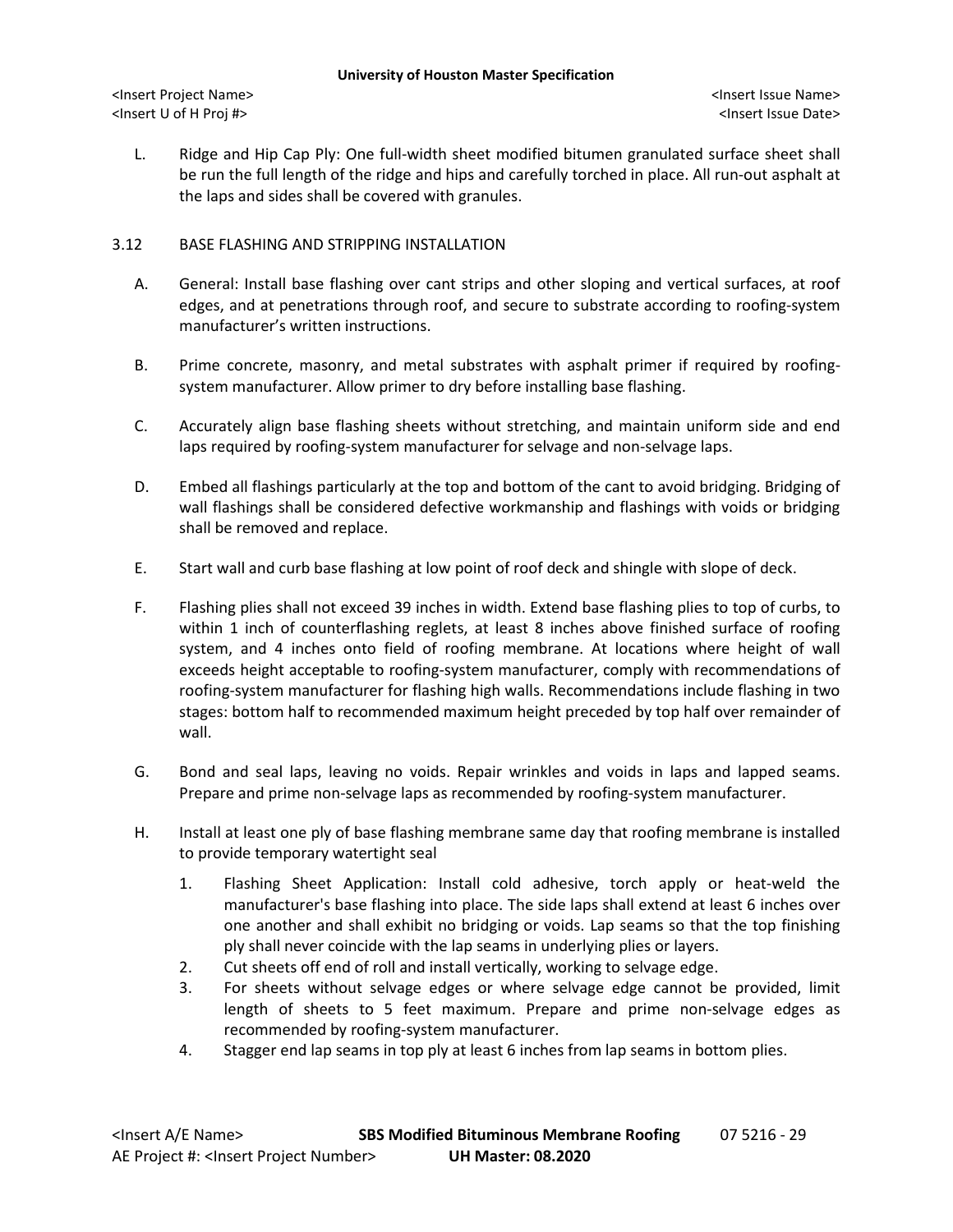- I. Extend base flashing up walls or parapets a minimum of 8 inches (200 mm) above roofing membrane and four inches (100 mm) onto field of roofing membrane.
- J. Mechanically fasten top of base flashing securely at terminations and perimeter of roofing using termination bar. Install termination bars fastened at 8 inches on-center at the top of the flashing prior to application of metal counterflashing. Termination bars are not a substitute for saw-cut reglets or counterflashings, but shall be considered only secondary securement.
- K. At Perimeters:
	- 1. Prime both sides of metal edging, gravel stop, and gutter flanges, and allow to dry tacky to the touch.
	- 2. Set in modified mastic over membrane as recommended by roofing-system manufacturer.
	- 3. Mechanically fasten flanges inches inches on center, staggered, and strip over with additional layer of base flashing, as recommended by roofing-system manufacturer.
	- 4. Apply sealant along edge of base flashing at base of raised gravel stop dam to fill gap between base flashing and dam.
	- 5. As with all imbedded metal flashings, the strip-in shall be installed the same day the metal flashing is installed, and before the onset of inclement weather.
- L. Install roofing membrane cap-sheet stripping where metal flanges and edgings are set on membrane roofing according to roofing system manufacturer's written instructions.
- M. Roof Drains:
	- 1. Sump insulation a minimum of 24 inches in each direction as measure from the center of the drain.
	- 2. Install membrane bottom plies. Extend one inch beyond inside edge of drain bowl flange.
	- 3. Install liquid-flashing around drains in accordance with manufacturer's details and installation instructions.
	- 4. Install additional 40-inch-by-40-inch, base-flashing, backer sheet or bottom ply over flashing.
	- 5. Install membrane cap sheet over base flashing. Extend 1 inch beyond inside edge of drain bowl flange.
	- 6. Trim flashing as necessary to 1 inch from inside edge of drain bowl flange.
	- 7. Install clamping ring and drain strainer:
		- a. Install clamping ring same day that base flashing is installed to prevent water back-up under membrane.
		- b. Remove and reinstall clamping ring when membrane top-ply is installed, if installed at later time.
		- c. Securely fasten clamping ring to provide continuous compression of drain flashings.
		- d. Install strainer dome.
	- 8. At end of project, test drains for water-tightness and ensure that drains flow freely.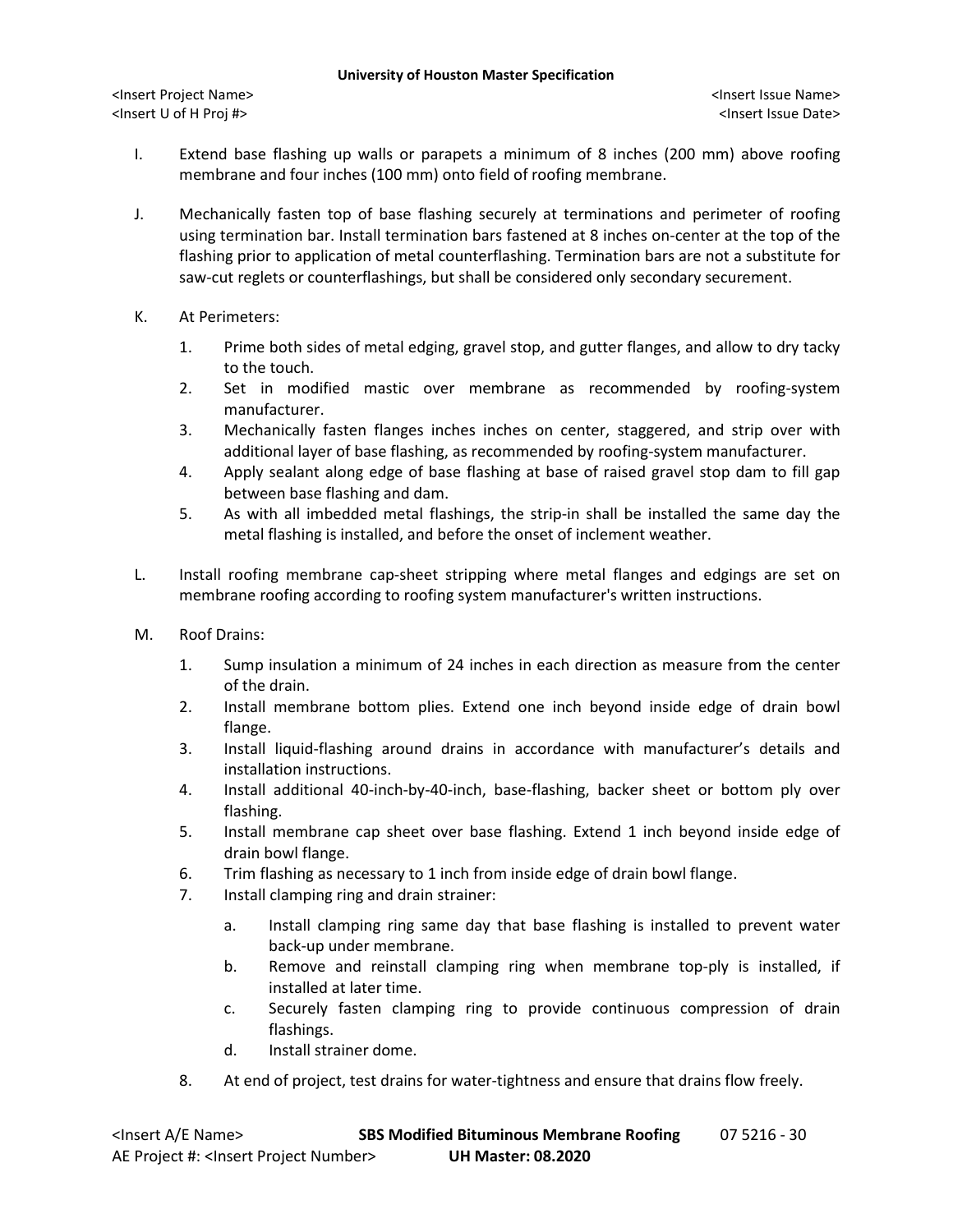# N. Through-Wall Scuppers:

1. All through-wall scupper, metal shall be primed with asphalt primer, and stripped in with two plies of modified bitumen flashing premium grade material adhered with an approved flashing mastic, or liquid-applied flashing. All corners, splices, and joints shall be soldered to provide a watertight seal.

### 3.13 EQUIPMENT AND EXPANSION JOINT CURBS

- A. Refer to general base flashing installation requirements and the following additional procedures:
	- 1. At wood curbs for equipment and expansion joint assemblies, extend base ply of flashing membrane up and over top of curb, and secure with nails to blocking.
	- 2. Extend cap flashing membrane sheet up vertical surface of curb and terminate at top edge as shown on Drawings. For expansion joint locations, seal top edge of cap sheet with mastic. Securement shall be by fasteners that attach expansion joint assembly to curbs.
	- 3. For curbs where integral sheet metal flashing is used but not attached to face of curb, install termination bar through cap sheet as shown on Drawings with fasteners at 6 inches on center.
	- 4. Equipment Penetrations. Flash per Drawing details or per roofing-system manufacturer's recommendations.
	- 5. Prime flange of sheet-metal flashing, allow to dry, and set in modified-bitumen mastic.
	- 6. Apply sealant at base flashing termination on sheet metal flashing.

### 3.14 WALKWAY INSTALLATION

- A. Walkway Pads: Install walkway pads using units of size indicated or, if not indicated, of manufacturer's standard size according to walkway pad manufacturer's written instructions.
	- 1. Fully adhere walkway pads.
- B. Use only full-size units, except partial units at corners if necessary to provide neat, finished appearance.
- C. Provide two inches minimum between adjacent units. Extend walkway six inches minimum beyond edges of equipment or supports.
- D. Sweep loose surfacing material from walkway locations.
- E. Cap Sheet Strips: Set strips, in lengths not exceeding 10 feet, in heavy application of asphalt mastic or same bitumen used to install roofing system, in accordance with recommendations of walkway and roofing-system manufacturers. Walkways shall be fully adhered to roofing cap sheet.
- F. Walkway protection material shall be installed in the following locations whether shown on the Drawings or not: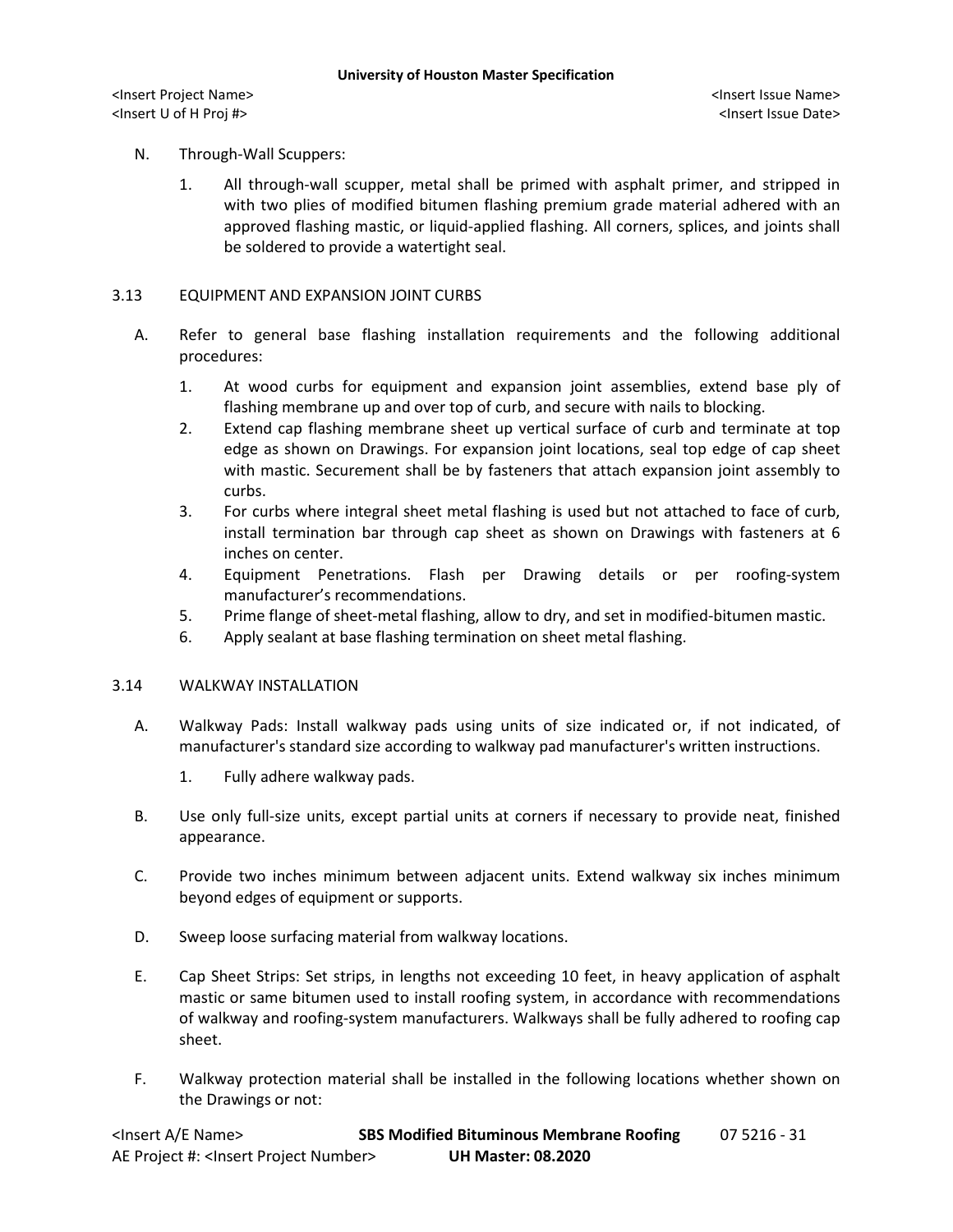#### **University of Houston Master Specification**

<Insert Project Name> <Insert Issue Name> <Insert U of H Proj #> <Insert Issue Date>

- 1. Top and bottom of all roof ladders.
- 2. Around all roof access hatches.
- 3. Around the perimeter of all powered rooftop equipment, no matter how large.
- 4. Beneath all satellite antenna supports, stands, or weights.
- 5. Full perimeter of all skylights.
- 6. All other heavy traffic areas, maintenance area, or rooftop access points.
- 7. Any location where window washing or other roof maintenance equipment is to be stored on the roof.
- 3.15 FIELD QUALITY CONTROL
	- A. Testing Agency: Owner will engage qualified, independent testing and inspection agency to perform roof inspections and tests, and to prepare reports.
	- B. Architect/Engineer and Testing Agency will inspect roofing system at various stages of construction and at completion.
	- C. Test Cuts: Test specimens will be removed to evaluate problems observed during qualityassurance inspections of roofing membrane as follows:
		- 1. Approximate quantities of components within roofing membrane will be determined according to ASTM D3617.
		- 2. Test specimens will be examined for inter-ply voids according to ASTM D 3617 and to comply with criteria established in Appendix 3 in ARMA/NRCA's "Quality Control Guidelines for the Application of Polymer Modified Bitumen Roofing."
		- 3. Repair areas where test cuts were made according to roofing system manufacturer's written instructions.
	- D. Infrared Survey: If roofing cap sheet is not installed immediately after the smooth surfaced base sheet is installed (Phased Construction), contractor shall provide an infrared survey of entire roof area. Survey shall be performed by organization that is approved by the Architect. Infra-red survey and subsequent report shall be performed prior to the installation of the roofing cap sheet.
	- E. Manufacturer's Inspections: Arrange for the roofing systems manufacturer to provide qualified technical personnel for onsite observation and instruction full time at beginning of membrane installation to establish project standard and thereafter as the manufacturer deems necessary, but not less than one time every two weeks when roofing membrane and related work is being performed. A field observation report from each visit will be generated and submitted to the Architect within 48 hours of the visit.
	- F. Final Roof Inspection: Arrange for roofing system manufacturer's technical personnel to inspect roofing installation on completion. Notify Architect and Owner 48 hours in advance of date and time of inspection. Roofing system will be considered defective if it does not pass tests and inspections.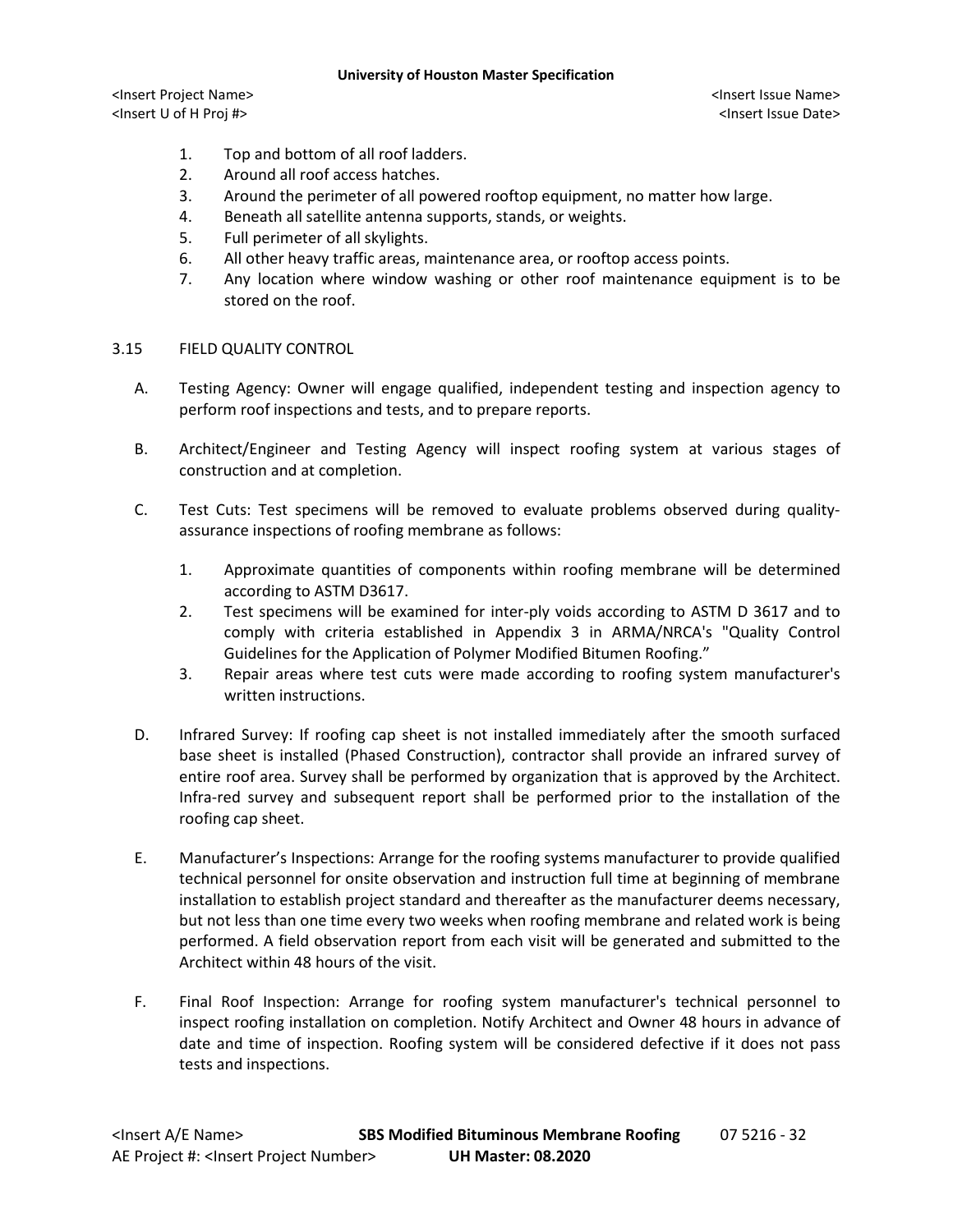- G. When remaining construction will not affect or endanger roofing, inspect roofing for deterioration and damage, and describe nature and extent of deterioration and damage in written report, with copies to Architect/Engineer and Owner.
- H. Repair or remove and replace components of roofing system where test results or inspections indicate that they do not comply with specified requirements.
- I. Additional testing and inspecting, at Contractor's expense, will be performed to determine if replaced or additional work complies with specified requirements

## 3.16 PROTECTING AND CLEANING

- A. Protect roofing system from damage and wear during remainder of construction period.
- B. At the end of each workday, clean Site and Work areas and place rubbish, empty cans, rags, and other discarded materials in appropriate containers.
- C. Correct deficiencies in or remove roofing system that does not comply with requirements, repair substrates, and repair or reinstall roofing system to a condition free of damage and deterioration at time of Substantial Completion and according to warranty requirements. Repair surfaces stained, marred, or otherwise damaged during roofing Work.
- D. Clean overspray and spillage from adjacent construction using cleaning agents and procedures recommended by manufacturer of affected construction. Exercise care to avoid scratching or damage to surfaces.
- E. Accompany the manufacturer's technical inspector and assist with equipment and workmen if necessary to provide access to the roof. Correct all defects noted during the inspection
- F. Clean up debris and surplus materials and remove from Site. Follow Project waste management procedures:
	- 1. Collect surplus roofing materials that cannot be reused and deliver to recycling or disposal facility.
	- 2. Treat materials that cannot be reused as hazardous waste and dispose of in an appropriate manner

### 3.17 LIGHTNING PROTECTION

- A. The installation of lightning protection shall be coordinated with the authorized roofing contractor, certified lightning contractor and Owner.
- B. The lightning protection shall be installed in such a manner that base plates, air terminals and cables do not penetrate the roofing membrane without the use of pre-approved flashing details.